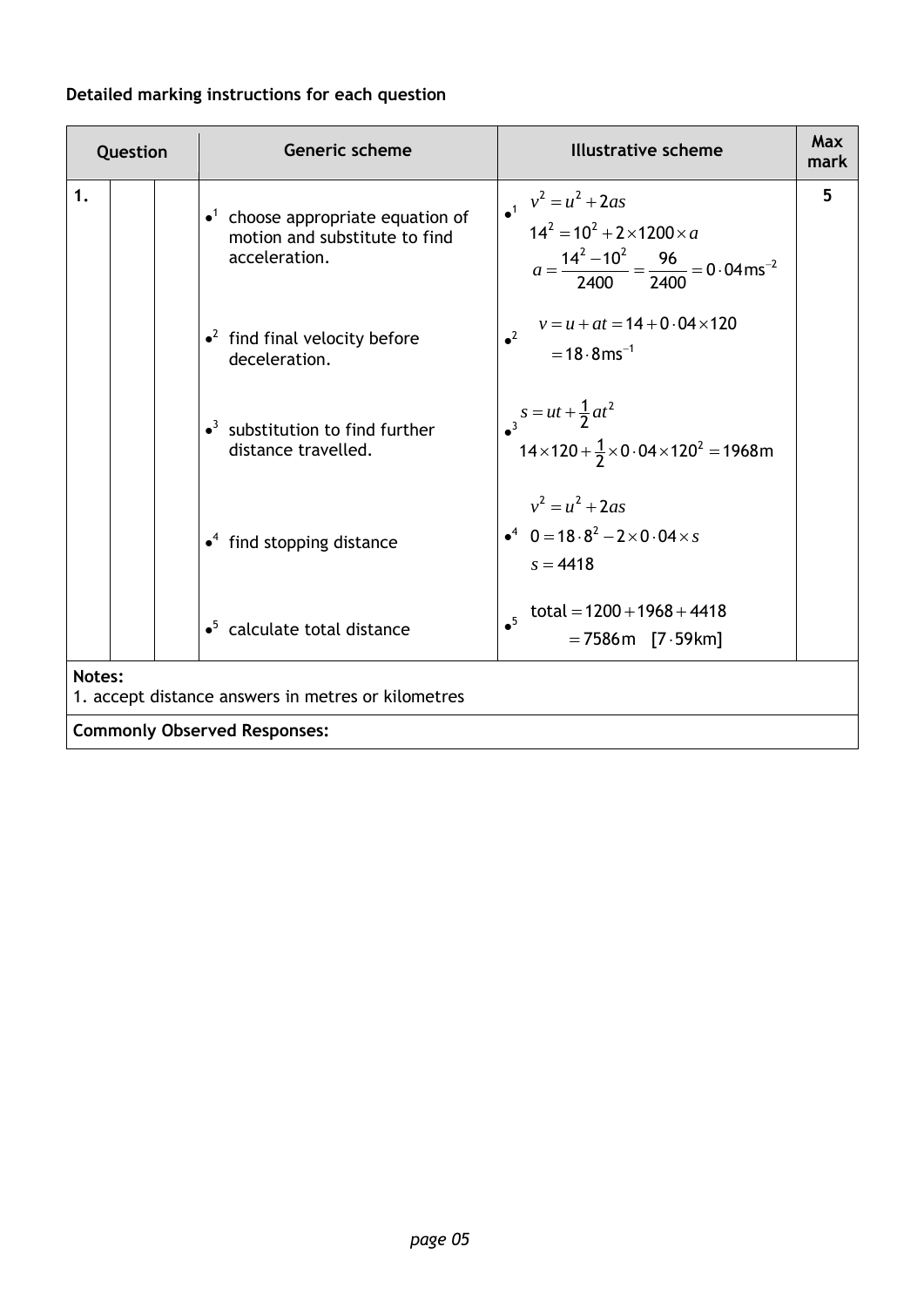| Question |                                     |  | <b>Generic scheme</b>                                                              | <b>Illustrative scheme</b>                                                                              | <b>Max</b><br>mark      |  |  |
|----------|-------------------------------------|--|------------------------------------------------------------------------------------|---------------------------------------------------------------------------------------------------------|-------------------------|--|--|
| 2.       | (a)                                 |  | $\bullet$ <sup>1</sup> use correct form of partial<br>fractions                    | $13 + 6x + 5x^2$<br>$\sqrt{(1+x)(2-x)(3+x)}$<br>$=\frac{A}{1+x}+\frac{B}{2-x}+\frac{C}{3+x}$            | $\overline{\mathbf{4}}$ |  |  |
|          |                                     |  | $\cdot^2$ equate numerators                                                        | • <sup>2</sup> 13 + 6x + 5x <sup>2</sup> = A(2 - x)(3 + x) +<br>$B(1+x)(3+x) + C(2-x)(1+x)$             |                         |  |  |
|          |                                     |  | $\bullet$ <sup>3</sup> find one constant                                           | • <sup>3</sup> $A = 2$ or $B = 3$ or $C = -4$                                                           |                         |  |  |
|          |                                     |  | $\bullet$ <sup>4</sup> find remaining constants and<br>state the partial fractions | $A^4$ $A = 2$ , $B = 3$ , $C = -4$<br>$\frac{2}{1+x} + \frac{3}{2-x} - \frac{4}{3+x}$                   |                         |  |  |
| Notes:   |                                     |  |                                                                                    |                                                                                                         |                         |  |  |
|          |                                     |  | <b>Commonly Observed Responses:</b>                                                |                                                                                                         |                         |  |  |
|          | (b)                                 |  | $\bullet^5$ rewrite integral and integrate<br>one term correctly                   | $\int_{-5}^{1} \int_{0}^{2} \frac{2}{1+x} + \frac{3}{2-x} - \frac{4}{3+x} dx$<br>$= 2 \ln  1 + x $      | $\overline{\mathbf{3}}$ |  |  |
|          |                                     |  | $\bullet$ complete integration                                                     | $\bullet^6$ - 3ln $ 2-x $ - 4ln $ 3+x $                                                                 |                         |  |  |
|          |                                     |  | $\bullet^7$ substitute and simplify to correct<br>form                             | $(2 \ln 2 - 3 \ln 1 - 4 \ln 4)$<br>$-(2\ln 1 - 3\ln 2 - 4\ln 3)$<br>$\bullet^7$<br>$= \ln \frac{81}{2}$ |                         |  |  |
| Notes:   |                                     |  |                                                                                    |                                                                                                         |                         |  |  |
|          | <b>Commonly Observed Responses:</b> |  |                                                                                    |                                                                                                         |                         |  |  |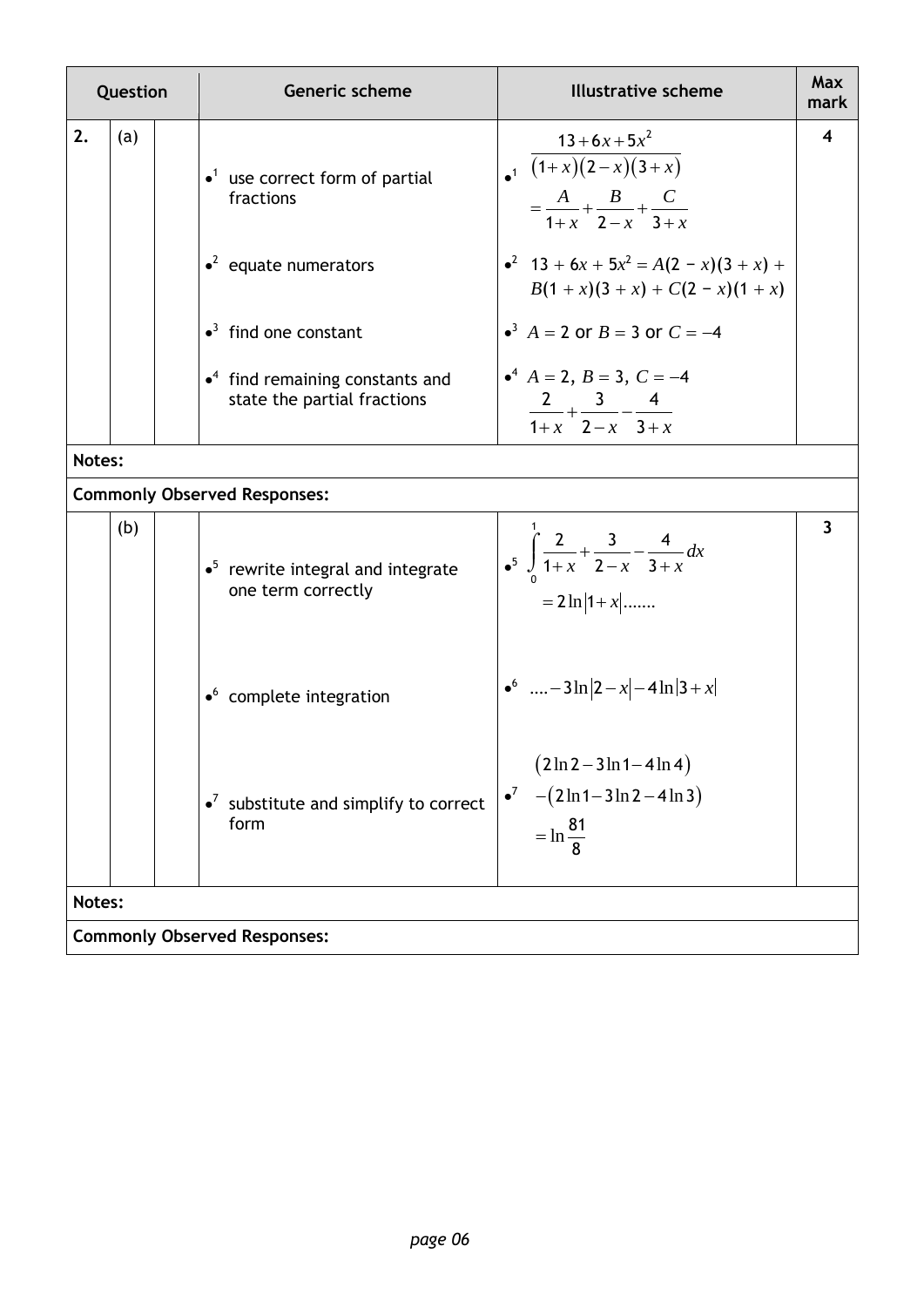| Question |                                                                                                                                          |  | Generic scheme                                                                        | <b>Illustrative scheme</b>                                                                               | Max<br>mark |  |  |
|----------|------------------------------------------------------------------------------------------------------------------------------------------|--|---------------------------------------------------------------------------------------|----------------------------------------------------------------------------------------------------------|-------------|--|--|
| 3.       |                                                                                                                                          |  | $\bullet$ <sup>1</sup> use Newton's second law with<br>frictional force               | $\bullet^1$ ma = $-\mu R$<br>$ma = -\mu mg$                                                              | 5           |  |  |
|          |                                                                                                                                          |  | $\cdot^2$ calculate the deceleration                                                  | $a^2$ $a = -\mu g$<br>$a = -2.45 \text{ms}^{-2} \left[ \frac{-g}{4} \text{ms}^{-2} \right]$              |             |  |  |
|          |                                                                                                                                          |  | $\cdot$ <sup>3</sup> calculate speed immediately<br>before the collision              | • $v^2 = 12^2 + 2 \times -2.45 \times 20$<br>$v = 6.78 \text{ ms}^{-1}$                                  |             |  |  |
|          |                                                                                                                                          |  | $\bullet$ <sup>4</sup> know to use conservation of<br>momentum and start substitution | $\bullet^4$ $m_1u_1 + m_2u_2 = (m_1 + m_2)v$                                                             |             |  |  |
|          |                                                                                                                                          |  | $\bullet^5$ calculate $\nu$                                                           | $\cdot$ <sup>5</sup> 10+6.78+5×0=15 $v$<br>$v = 4.52 \text{ms}^{-1}$ $\left[\frac{2\sqrt{46}}{3}\right]$ |             |  |  |
|          | Notes:<br>1. $\bullet$ <sup>4</sup> initial or final momentum should begin to be calculated                                              |  |                                                                                       |                                                                                                          |             |  |  |
|          | <b>Commonly Observed Responses:</b><br>• <sup>3</sup> $a = +2.45$ ms <sup>-2</sup> leading to • <sup>5</sup> $v = 10.4$ ms <sup>-1</sup> |  |                                                                                       |                                                                                                          |             |  |  |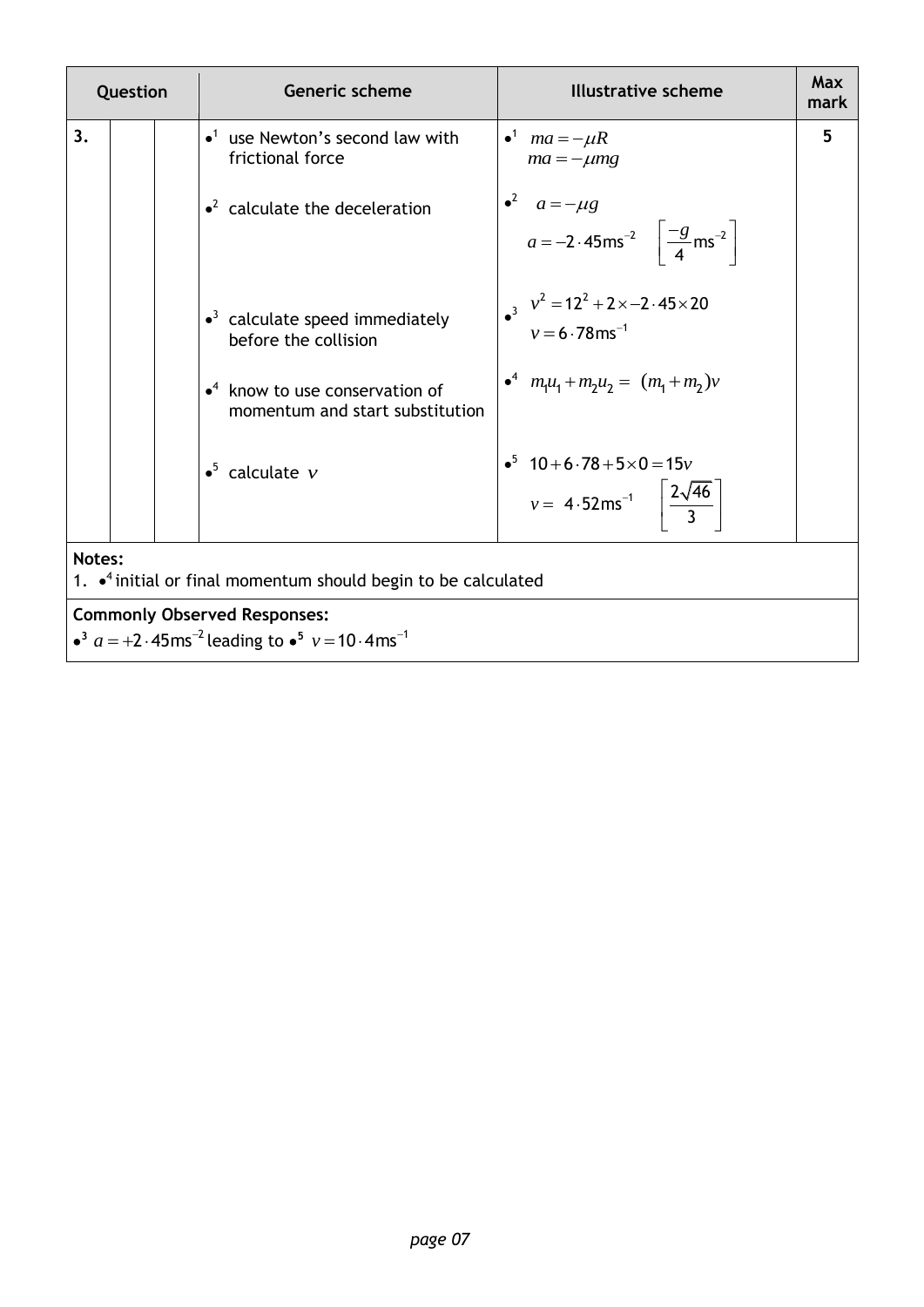| Question |                                                                                 | <b>Generic scheme</b>                                                                                                                                                                        | <b>Illustrative scheme</b>                                                                                                                                                                                                          | <b>Max</b><br>mark |  |  |
|----------|---------------------------------------------------------------------------------|----------------------------------------------------------------------------------------------------------------------------------------------------------------------------------------------|-------------------------------------------------------------------------------------------------------------------------------------------------------------------------------------------------------------------------------------|--------------------|--|--|
|          |                                                                                 | Alternative solution (work/energy principle)                                                                                                                                                 |                                                                                                                                                                                                                                     |                    |  |  |
| 3.       |                                                                                 | $\bullet$ <sup>1</sup> consider energy at start and<br>immediately before<br>collision<br>$\cdot^2$ calculate work done by<br>friction                                                       | start $E_K = \frac{1}{2}mv^2 = \frac{1}{2} \times 10 \times 12^2 = 720J$<br>$\overline{1}$<br>before collision $E_{\kappa} = \frac{1}{2}mv^2$<br>2 Friction = $\mu$ mg = 0.25×10×9.8 = 24.5N<br>work = $Fs = 24.5 \times 20 = 490J$ | 5                  |  |  |
|          |                                                                                 | $\bullet$ <sup>3</sup> use conservation of energy<br>to calculate speed just<br>before collision<br>$\bullet$ <sup>4</sup> know to use conservation of<br>momentum and start<br>substitution | $720 - \frac{1}{2}mv^2 = 490 \implies \frac{1}{2} \times 10 \times v^2 = 230J$<br>• $v = \sqrt{\frac{230 \times 2}{10}} = \sqrt{46} = 6.78 \text{ms}^{-1}$<br>$\bullet^4$ $m_1u_1 + m_2u_2 = (m_1 + m_2)v$                          |                    |  |  |
|          |                                                                                 | $\bullet^5$ calculate $\nu$                                                                                                                                                                  | • $10 + 6.78 + 5 \times 0 = 15v$<br>$v = 4.52$ ms <sup>-1</sup>                                                                                                                                                                     |                    |  |  |
| Notes:   | 1. $\cdot$ <sup>4</sup> initial or final momentum should begin to be calculated |                                                                                                                                                                                              |                                                                                                                                                                                                                                     |                    |  |  |
|          |                                                                                 | <b>Commonly Observed Responses:</b>                                                                                                                                                          |                                                                                                                                                                                                                                     |                    |  |  |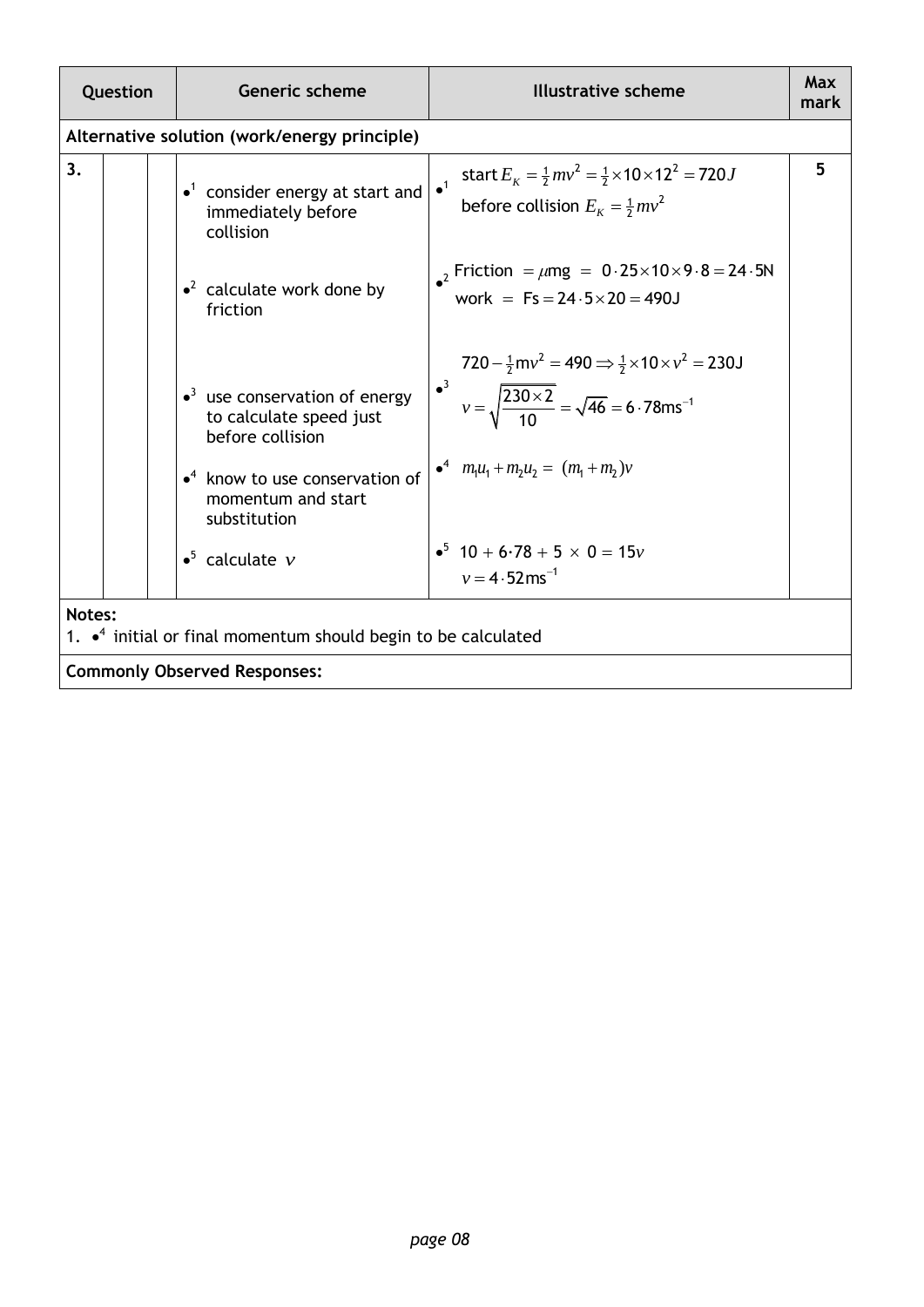| Question                                                                                                |  |  | <b>Generic Scheme</b>                                                | <b>Illustrative Scheme</b>                                                                                                                                            | Max<br>Mark |  |  |  |
|---------------------------------------------------------------------------------------------------------|--|--|----------------------------------------------------------------------|-----------------------------------------------------------------------------------------------------------------------------------------------------------------------|-------------|--|--|--|
| 4.                                                                                                      |  |  | $\bullet$ <sup>1</sup> start to use chain rule to find<br>derivative | • <sup>1</sup> • <sup>1</sup> $f'(x) = e^{\sec^2 x} \times \frac{d}{dx} \sec^2 x$                                                                                     |             |  |  |  |
|                                                                                                         |  |  | $\cdot^2$ complete the differentiation                               | $\cdot^2$ 2 sec <sup>2</sup> x tan x $e^{\sec^2 x}$                                                                                                                   |             |  |  |  |
|                                                                                                         |  |  | • <sup>3</sup> substitute $x = \frac{\pi}{4}$                        | • <sup>3</sup> $\sec \frac{\pi}{4} = \sqrt{2}$ $\sec^2 \frac{\pi}{4} = 2$ $\tan \frac{\pi}{4} = 1$<br>$f'\left(\frac{\pi}{4}\right) = 2 \times 2 \times 1 \times e^2$ |             |  |  |  |
|                                                                                                         |  |  |                                                                      |                                                                                                                                                                       |             |  |  |  |
| Notes:<br>1. $\bullet^1$ clear evidence to show multiplication by the <i>derivative</i> of $\sec^2 x$ . |  |  |                                                                      |                                                                                                                                                                       |             |  |  |  |
| <b>Commonly Observed Responses:</b>                                                                     |  |  |                                                                      |                                                                                                                                                                       |             |  |  |  |
|                                                                                                         |  |  |                                                                      |                                                                                                                                                                       |             |  |  |  |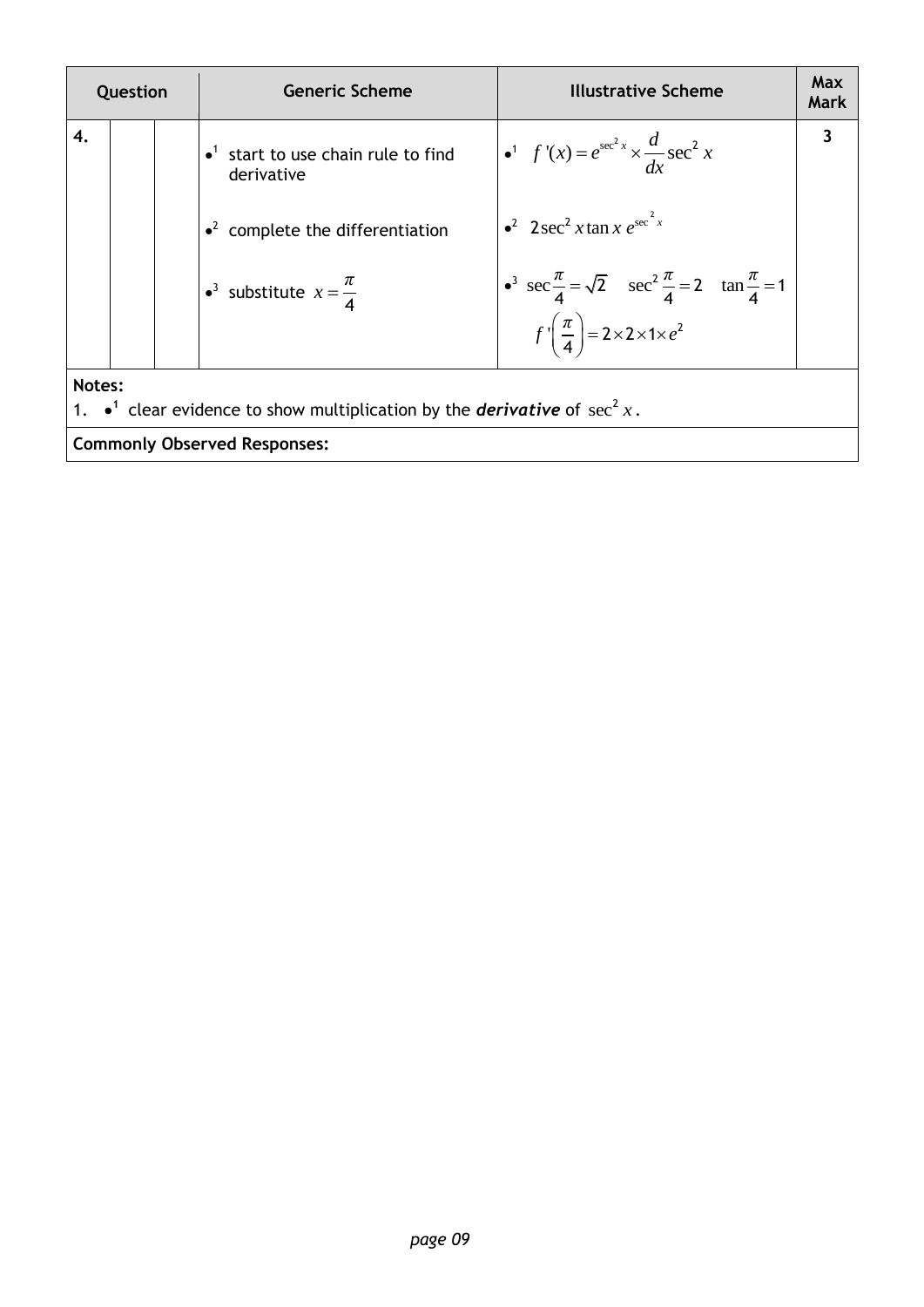| Question |  | <b>Generic scheme</b><br><b>Illustrative scheme</b>                                                                                                                                             | <b>Max</b><br>mark |
|----------|--|-------------------------------------------------------------------------------------------------------------------------------------------------------------------------------------------------|--------------------|
| 5.       |  | $\bullet^1$ $T\cos\theta = mg$<br>$\bullet$ <sup>1</sup> denotes quantities appropriately<br>(via diagram or otherwise) and<br>resolve vertically                                               | 5                  |
|          |  | $\epsilon^2$ $T \sin \theta = m r \omega^2$<br>• <sup>2</sup> use Newton's $2^{nd}$ law horizontally<br>with circular motion                                                                    |                    |
|          |  | • <sup>3</sup> $\tan \theta = \frac{r\omega^2}{g}$<br>$\bullet^3$ eliminate T and m                                                                                                             |                    |
|          |  | • $\tan \theta = \frac{1}{\sqrt{3}} \left[ \sin \theta = \frac{1}{2} \quad \theta = 30^{\circ} \right]$<br>• <sup>4</sup> use $l = 2r$ to find a value for tan $\theta$<br>or evaluate $\theta$ |                    |
|          |  | $rac{1}{\sqrt{3}} = \frac{l\omega^2}{2g}$<br>• <sup>5</sup> $\sqrt{3}l\omega^2 = 2g$<br>$\omega^2 = \frac{2g}{\sqrt{3}l}$<br>$\bullet^5$ complete proof                                         |                    |
| Notes:   |  |                                                                                                                                                                                                 |                    |
|          |  | <b>Commonly Observed Responses:</b>                                                                                                                                                             |                    |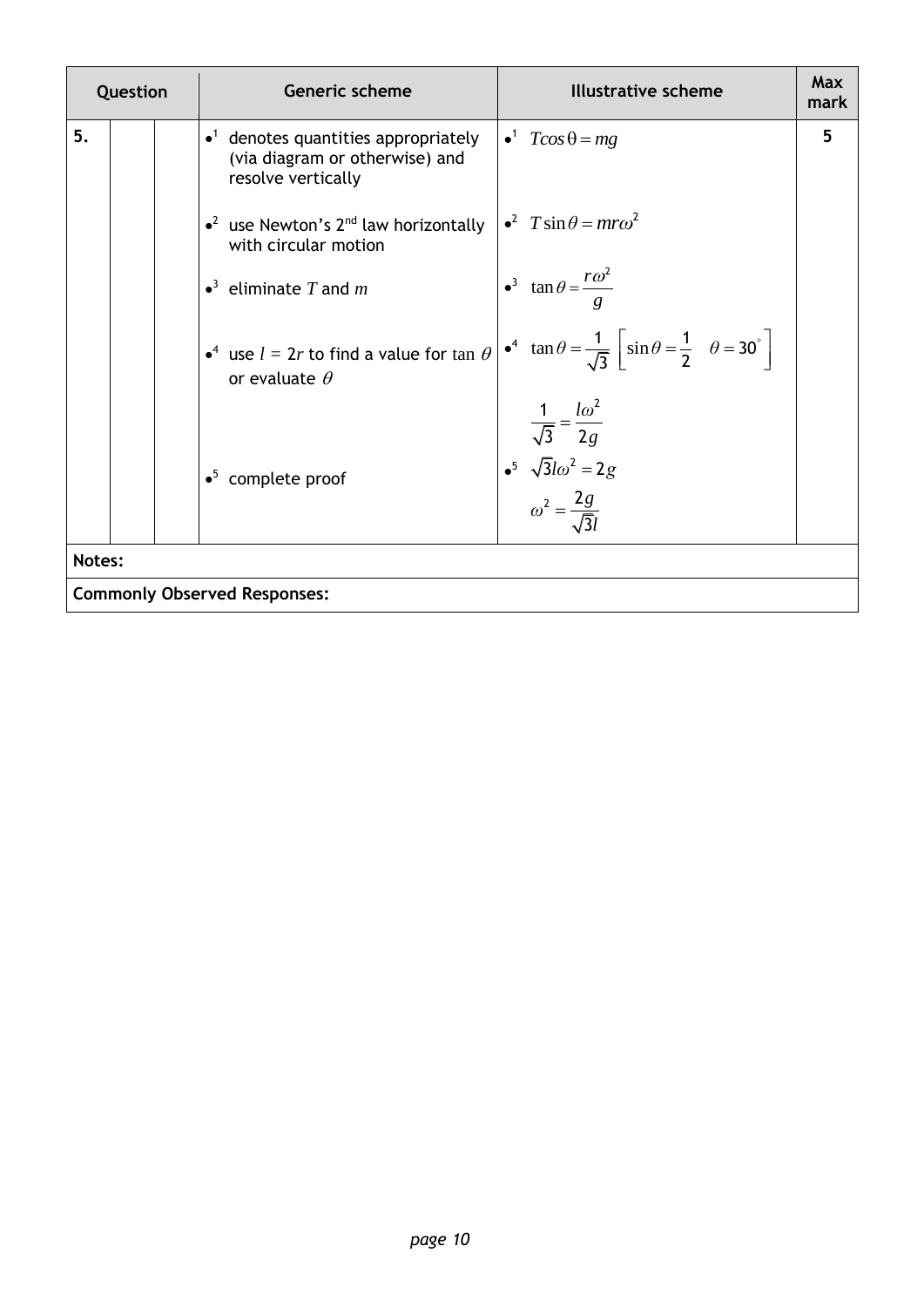| Question |                                     |  | <b>Generic Scheme</b>                                                                                    | <b>Illustrative Scheme</b>                                       | <b>Max</b><br>Mark |  |
|----------|-------------------------------------|--|----------------------------------------------------------------------------------------------------------|------------------------------------------------------------------|--------------------|--|
| 6.       |                                     |  | $\bullet$ <sup>1</sup> express volume as an integral                                                     | $\int$ $\bullet^1$ $V = \pi \int y^2 dx$                         |                    |  |
|          |                                     |  | • <sup>2</sup> use integral with limits substitute $\int e^2 V = \pi \int_0^3 (9 - x^2) dx$<br>for $y^2$ |                                                                  |                    |  |
|          |                                     |  | integrate                                                                                                | $\int \cdot^3 V = \pi \left[ 9x - \frac{1}{3}x^3 \right]_{-2}^3$ |                    |  |
|          |                                     |  | $\bullet^4$ evaluate                                                                                     | $\frac{100\pi}{3}$ [105]                                         |                    |  |
| Notes:   |                                     |  |                                                                                                          |                                                                  |                    |  |
|          | <b>Commonly Observed Responses:</b> |  |                                                                                                          |                                                                  |                    |  |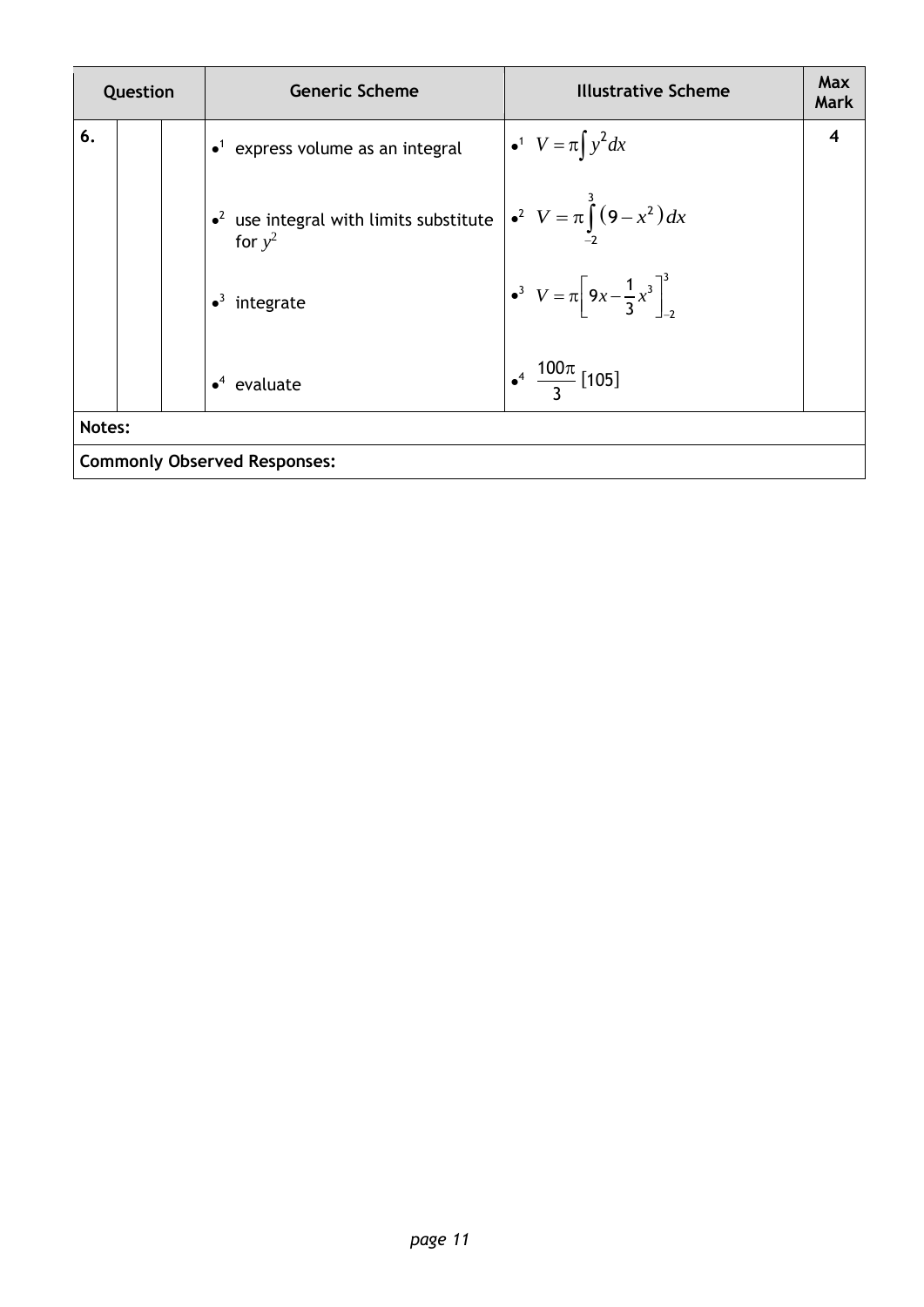| Question |     |  | <b>Generic Scheme</b>                                        | <b>Illustrative Scheme</b>                                                                                           | <b>Max</b><br><b>Mark</b> |
|----------|-----|--|--------------------------------------------------------------|----------------------------------------------------------------------------------------------------------------------|---------------------------|
| 7.       | (a) |  | $\bullet^1$<br>calculate $\omega$                            | • <sup>1</sup> $\omega = \frac{2\pi}{10}$ $\omega = \frac{\pi}{5}$                                                   | 4                         |
|          |     |  | $^2$<br>state equation for position and<br>start to solve    | • <sup>2</sup> $x = 6\sin{\frac{\pi}{5}}t$ 6sin $\frac{\pi}{5}t = 4$                                                 |                           |
|          |     |  | $\bullet$ <sup>3+4</sup> obtain values for <i>t</i>          | $\frac{\pi}{5}t = 0.730, 2.41$                                                                                       |                           |
|          |     |  |                                                              | $t = 1.16$ , 3.84                                                                                                    |                           |
| Notes:   |     |  |                                                              |                                                                                                                      |                           |
|          |     |  | 1. $\bullet$ <sup>3+4</sup> Horizontal and vertical marking. |                                                                                                                      |                           |
|          |     |  | <b>Commonly Observed Responses:</b>                          |                                                                                                                      |                           |
|          | (b) |  | Method 1                                                     | Method 1                                                                                                             | $\overline{2}$            |
|          |     |  | • <sup>5</sup> use second value of $t$ to find $v$           | $v = a\omega \cos \omega t$<br>• <sup>5</sup> $v = \frac{6\pi}{5} \cos(\frac{\pi}{5} \times 3.84)$                   |                           |
|          |     |  | $\bullet$ <sup>6</sup> evaluate and interpret solution       | $v = -2.81$ ms <sup>-1</sup><br>so particle will be travelling back<br>towards A with speed of $2.81 \text{ms}^{-1}$ |                           |
| Notes:   |     |  |                                                              |                                                                                                                      |                           |
|          |     |  | $\bullet$ <sup>6</sup> only available where v is negative.   |                                                                                                                      |                           |
|          |     |  | <b>Commonly Observed Responses:</b>                          |                                                                                                                      |                           |
|          | (b) |  | Method 2                                                     | Method 2                                                                                                             | $\mathbf{2}$              |
|          |     |  | • <sup>5</sup> use second value of $t$ to find $v$           | $v^2 = \omega^2 (a^2 - x^2)$<br>• <sup>5</sup> $v^2 = \left(\frac{\pi}{5}\right)^2 (6^2 - 4^2)$                      |                           |
|          |     |  | • <sup>6</sup> evaluate and interpret solution.              | • $v = -2.81$ ms <sup>-1</sup>                                                                                       |                           |

**Notes:**

**Commonly Observed Responses:**

 so for second time particle will be travelling back towards *A* with a

speed of  $2.81 \text{ ms}^{-1}$ .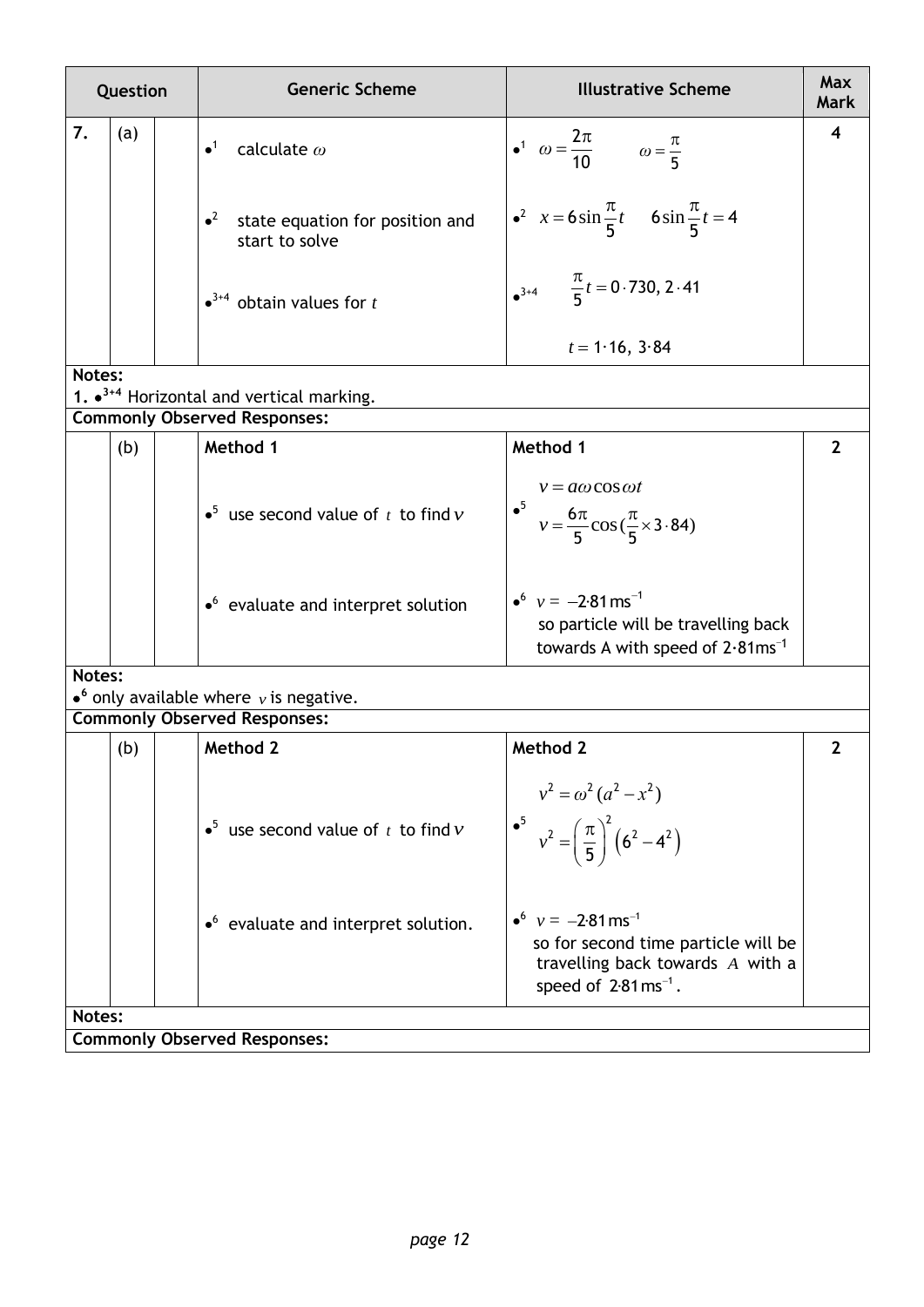| Question |  | <b>Generic scheme</b>                                                             | <b>Illustrative scheme</b>                                                                                                    | <b>Max</b><br>mark |
|----------|--|-----------------------------------------------------------------------------------|-------------------------------------------------------------------------------------------------------------------------------|--------------------|
| 8.       |  | • <sup>1</sup> find $\frac{dx}{dt}$                                               | $\int_0^1 \frac{dx}{dt} = 2t + 4$                                                                                             | 4                  |
|          |  | • <sup>2</sup> find $\frac{dy}{dt}$                                               | $\int_{0}^{2} \frac{dy}{dt} = (1-t)^{3} - 3t(1-t)^{2}$                                                                        |                    |
|          |  | $\bullet$ <sup>3</sup> evaluate derivatives when<br>$t=3$                         | • <sup>3</sup> $\frac{dx}{dt}$ ( <i>t</i> = 3) = 10 and<br>$\frac{dy}{dt}$ ( <i>t</i> = 3) = -44                              |                    |
|          |  | $\bullet$ <sup>4</sup> substitute into appropriate<br>formula and calculate speed | $\int_0^4 \sqrt{\left(\frac{dx}{dt}\right)^2 + \left(\frac{dy}{dt}\right)^2}$<br>$\sqrt{10^2 + (-44)^2} = \sqrt{2036} = 45.1$ |                    |
| Notes:   |  |                                                                                   |                                                                                                                               |                    |
|          |  | <b>Commonly Observed Responses:</b>                                               |                                                                                                                               |                    |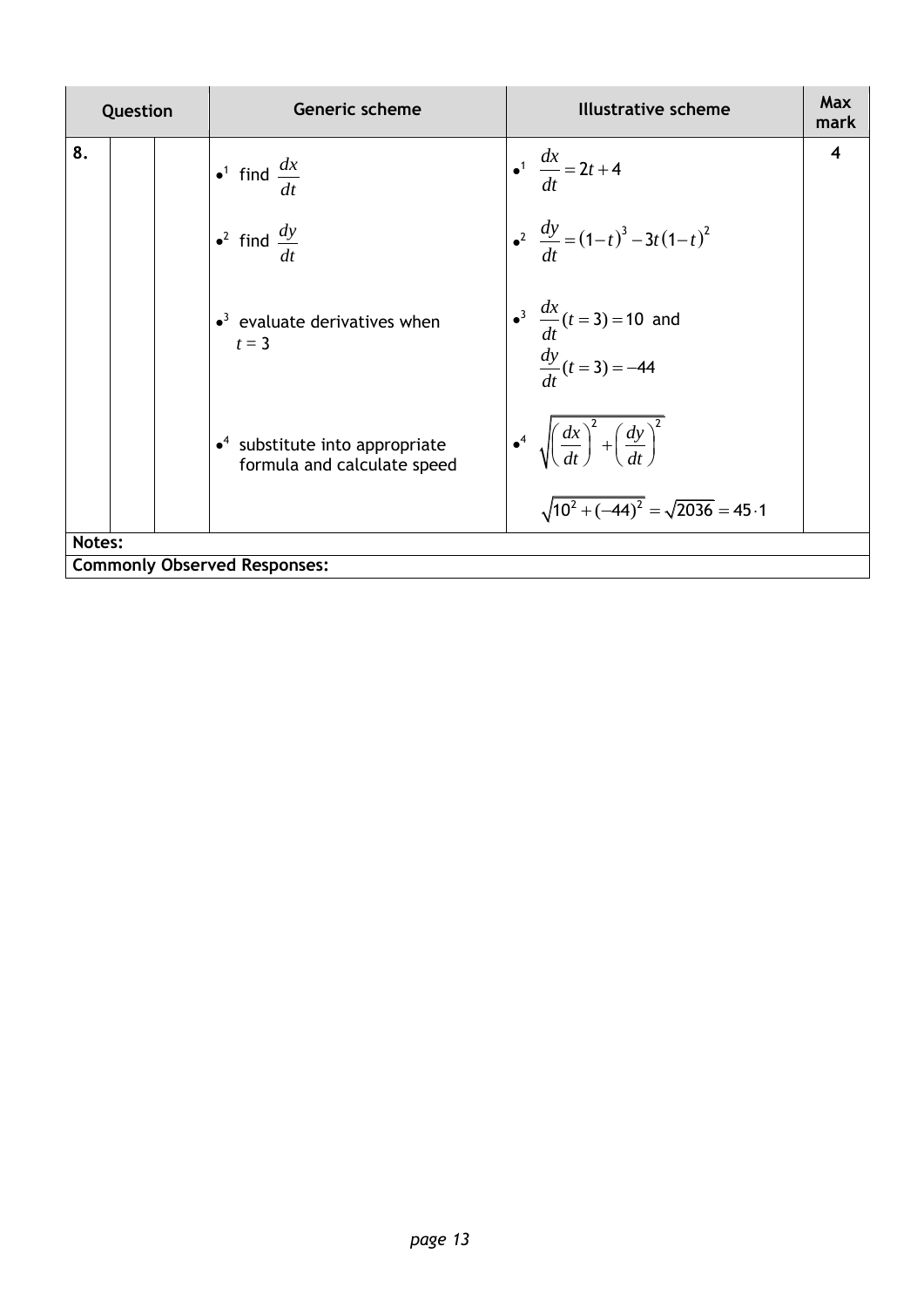| Question |     |  | <b>Generic scheme</b>                                                                            | <b>Illustrative scheme</b>                                                                                     | <b>Max</b><br>mark |
|----------|-----|--|--------------------------------------------------------------------------------------------------|----------------------------------------------------------------------------------------------------------------|--------------------|
| 9.       | (a) |  | Method 1                                                                                         | Method 1                                                                                                       | 4                  |
|          |     |  | $\bullet$ <sup>1</sup> use appropriate formula for time<br>of half flight with substitution      | $v = u + at \implies 0 = v \sin \theta - gt$                                                                   |                    |
|          |     |  | $\cdot^2$ find expression for total time of<br>flight                                            | $\int_0^2 t = \frac{v \sin \theta}{g}$ $\Rightarrow$ $2t = \frac{2v \sin \theta}{g}$                           |                    |
|          |     |  | $\bullet$ <sup>3</sup> find expression for range using<br>total time of flight                   | • <sup>3</sup> $R = v \cos \theta \times 2t = \frac{v \cos \theta \times 2v \sin \theta}{g}$                   |                    |
|          |     |  | $\cdot$ <sup>4</sup> simplify using double angle<br>formula                                      | $R = \frac{v^2 \times 2 \sin \theta \cos \theta}{g} = \frac{v^2 \sin 2\theta}{g}$                              |                    |
| Notes:   |     |  |                                                                                                  |                                                                                                                |                    |
|          |     |  | <b>Commonly Observed Responses:</b>                                                              |                                                                                                                |                    |
|          | (a) |  | Method 2                                                                                         | Method 2                                                                                                       | 4                  |
|          |     |  | $\bullet$ <sup>1</sup> state horizontal range of flight<br>and use it to give expression for $t$ | $\bullet^1$ $R = v \cos \theta \times t$                                                                       |                    |
|          |     |  | $\cdot^2$ use appropriate formula with<br>substitution                                           | $s = ut + \frac{1}{2}at^2$<br>$0 = v \sin \theta \times t - \frac{1}{2}gt^2$                                   |                    |
|          |     |  | $\bullet^3$ solve the equation for t                                                             | $0 = t \left(v \sin \theta - \frac{1}{2}gt\right)$<br>$\bullet^3$<br>$[t = 0]$ or $t = \frac{2v\sin\theta}{ }$ |                    |
|          |     |  | $\bullet$ <sup>4</sup> substitute for t to give required<br>formula                              | $\bullet^4$ $R = \frac{v \cos \theta \times 2v \sin \theta}{v^2 \sin 2\theta}$<br>g                            |                    |
| Notes:   |     |  |                                                                                                  |                                                                                                                |                    |
|          |     |  | • <sup>3</sup> Do not penalise omission of $t=0$                                                 |                                                                                                                |                    |
|          |     |  | <b>Commonly Observed Responses:</b>                                                              |                                                                                                                |                    |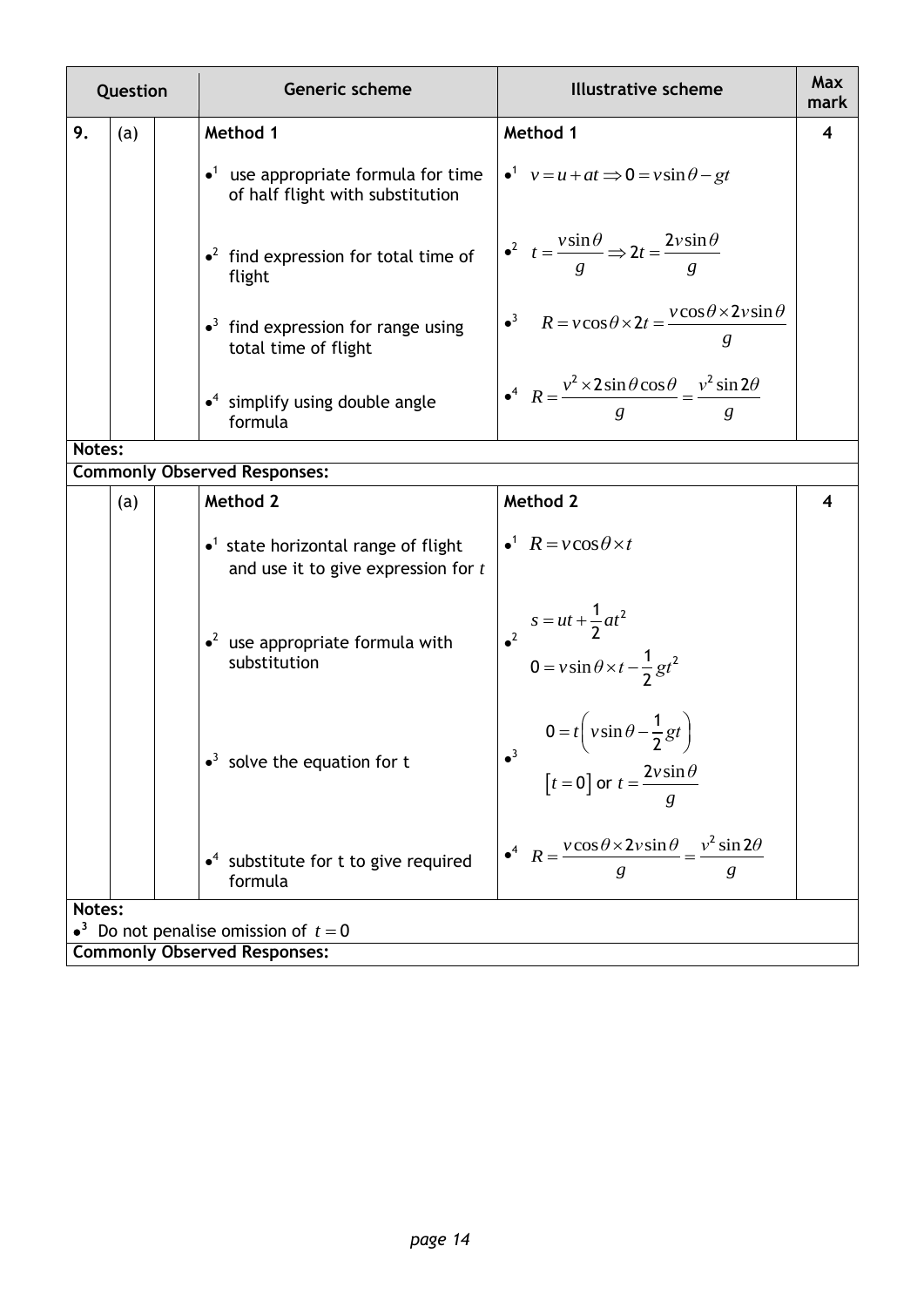| Question |                                                            |  | <b>Generic scheme</b>                                                          | <b>Illustrative scheme</b>                                                                                                                                                                                  | Max<br>mark |  |
|----------|------------------------------------------------------------|--|--------------------------------------------------------------------------------|-------------------------------------------------------------------------------------------------------------------------------------------------------------------------------------------------------------|-------------|--|
| 9.       | (a)                                                        |  | Method 3                                                                       | Method 3                                                                                                                                                                                                    | 4           |  |
|          |                                                            |  | $\bullet$ <sup>1</sup> consider horizontal and vertical<br>motion              | $\ddot{x} = 0 \implies \dot{x} = v \cos \theta \implies x = vt \cos \theta$<br>$\bullet^1$ $\ddot{y} = -g \Rightarrow \dot{y} = -gt + v \sin \theta$<br>$\Rightarrow y = -\frac{1}{2}gt^2 + vt \sin \theta$ |             |  |
|          |                                                            |  | $\cdot^2$ set up equation for vertical<br>motion at start and finish           | $v^2$ $y = -\frac{1}{2}gt^2 + vt \sin \theta = 0$                                                                                                                                                           |             |  |
|          |                                                            |  | $\cdot$ <sup>3</sup> solve the equation for t                                  | $0 = t \left(v \sin \theta - \frac{1}{2}gt\right)$<br>$[t = 0]$ or $t = \frac{2v \sin \theta}{ }$                                                                                                           |             |  |
|          |                                                            |  | $\bullet$ <sup>4</sup> substitute for end value for t to<br>give range formula | $x = v \cos \theta \times t = \frac{v \cos \theta \times 2v \sin \theta}{\varrho}$<br>$\bullet^4$<br>$=\frac{v^2 \sin 2\theta}{2}$                                                                          |             |  |
|          | Notes:<br>• <sup>3</sup> Do not penalise omission of $t=0$ |  |                                                                                |                                                                                                                                                                                                             |             |  |
|          |                                                            |  | <b>Commonly Observed Responses:</b>                                            |                                                                                                                                                                                                             |             |  |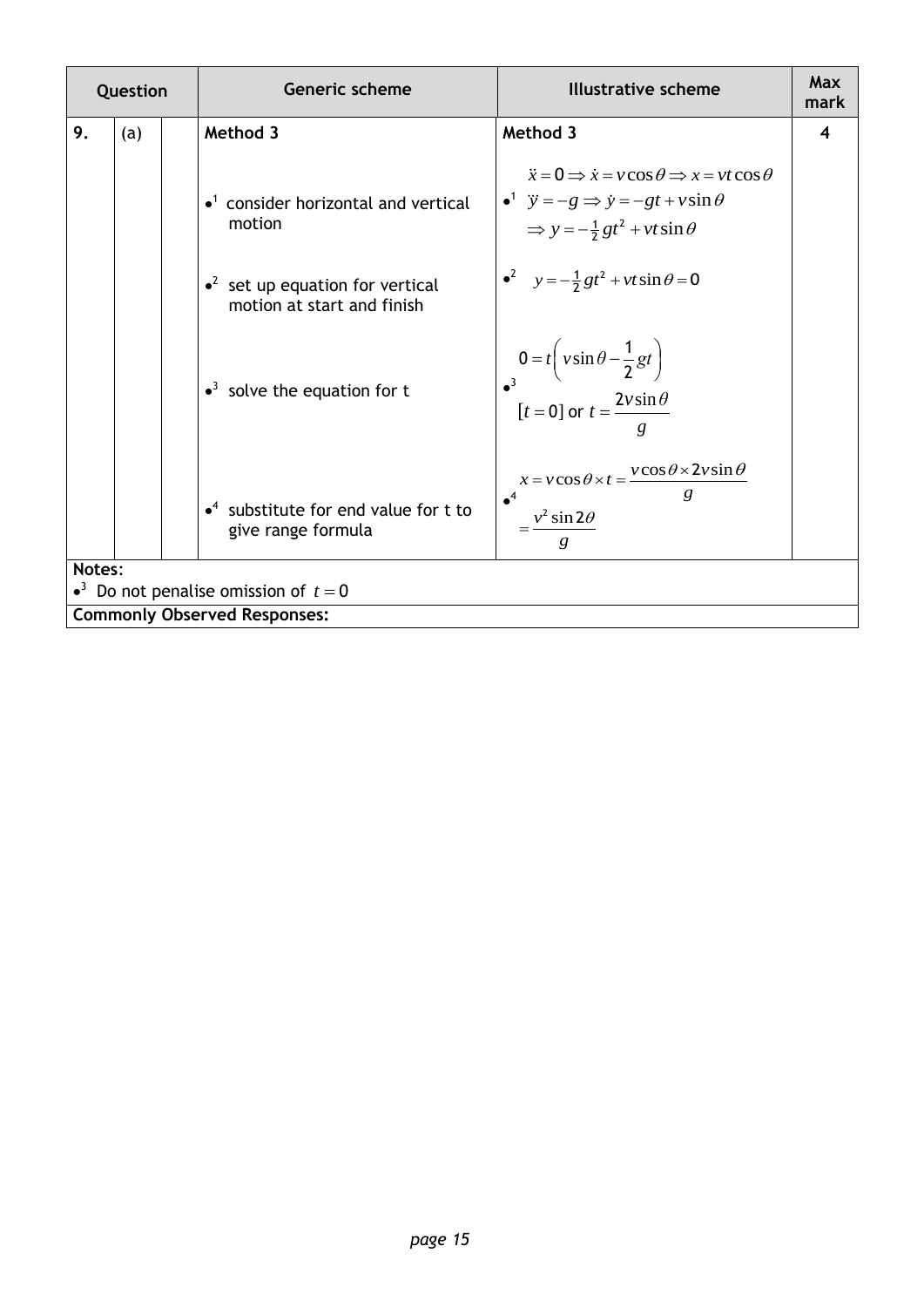|        | Question                                                                                            |     | <b>Generic scheme</b>                                                                                                                                       | <b>Illustrative scheme</b>                                                                                                                                                                                                                                                                 | Max<br>mark             |  |  |
|--------|-----------------------------------------------------------------------------------------------------|-----|-------------------------------------------------------------------------------------------------------------------------------------------------------------|--------------------------------------------------------------------------------------------------------------------------------------------------------------------------------------------------------------------------------------------------------------------------------------------|-------------------------|--|--|
| 9.     | (b)                                                                                                 | (i) | $\bullet^5$ substitute both angles into range<br>formula<br>• by substituting for R set up<br>equation in $\nu$<br>$\bullet^7$ re-arrange and solve for $v$ | • <sup>5</sup> $R = \frac{v^2 \sin 60^\circ}{g}$ $R + 5 = \frac{v^2 \sin 70^\circ}{g}$<br>$\frac{v^2 \sin 60^\circ}{g} + 5 = \frac{v^2 \sin 70^\circ}{g}$<br>$\bullet^7$<br>$\frac{v^2(\sin 70^\circ - \sin 60^\circ)}{g} = 5$<br>$v^2 = \frac{5g}{\sin 70^\circ - \sin 60^\circ}$ [665.2] | 3                       |  |  |
|        |                                                                                                     |     |                                                                                                                                                             | $v = 25.8$ ms <sup>-1</sup>                                                                                                                                                                                                                                                                |                         |  |  |
| Notes: |                                                                                                     |     |                                                                                                                                                             |                                                                                                                                                                                                                                                                                            |                         |  |  |
|        |                                                                                                     |     | <b>Commonly Observed Responses:</b><br>$\bullet^7$ not available where calculator set in radians                                                            |                                                                                                                                                                                                                                                                                            |                         |  |  |
|        |                                                                                                     | (i) | $\bullet^8$ calculate initial velocity when<br>$\theta$ = 35°                                                                                               | $\bullet^8 \mathbf{v} = \begin{pmatrix} 25.8 \cos 35^\circ + 7 \\ 25.8 \sin 35^\circ \end{pmatrix} \begin{pmatrix} 28.13 \\ 14.80 \end{pmatrix}$                                                                                                                                           | $\overline{\mathbf{3}}$ |  |  |
|        |                                                                                                     |     | $\cdot$ <sup>9</sup> calculate time of flight                                                                                                               | $v = u + at$<br>$0 = 14.8 - gt$<br>$t = \frac{14.8}{ } = 1.51$<br>Total time $=3.02$                                                                                                                                                                                                       |                         |  |  |
|        |                                                                                                     |     | • <sup>10</sup> calculate range with $\theta$ = 35 <sup>°</sup>                                                                                             | $\bullet^{10}$ 28.13 × 3.02 = 85.0 metres                                                                                                                                                                                                                                                  |                         |  |  |
|        | Notes:                                                                                              |     |                                                                                                                                                             |                                                                                                                                                                                                                                                                                            |                         |  |  |
|        | 1. $\cdot$ <sup>8</sup> can be implied in further working and does not have to be explicitly stated |     |                                                                                                                                                             |                                                                                                                                                                                                                                                                                            |                         |  |  |
|        | 2. $\bullet$ <sup>10</sup> accept 85m or 84.9m (exact values used throughout)                       |     |                                                                                                                                                             |                                                                                                                                                                                                                                                                                            |                         |  |  |
|        |                                                                                                     |     | <b>Commonly Observed Responses:</b>                                                                                                                         |                                                                                                                                                                                                                                                                                            |                         |  |  |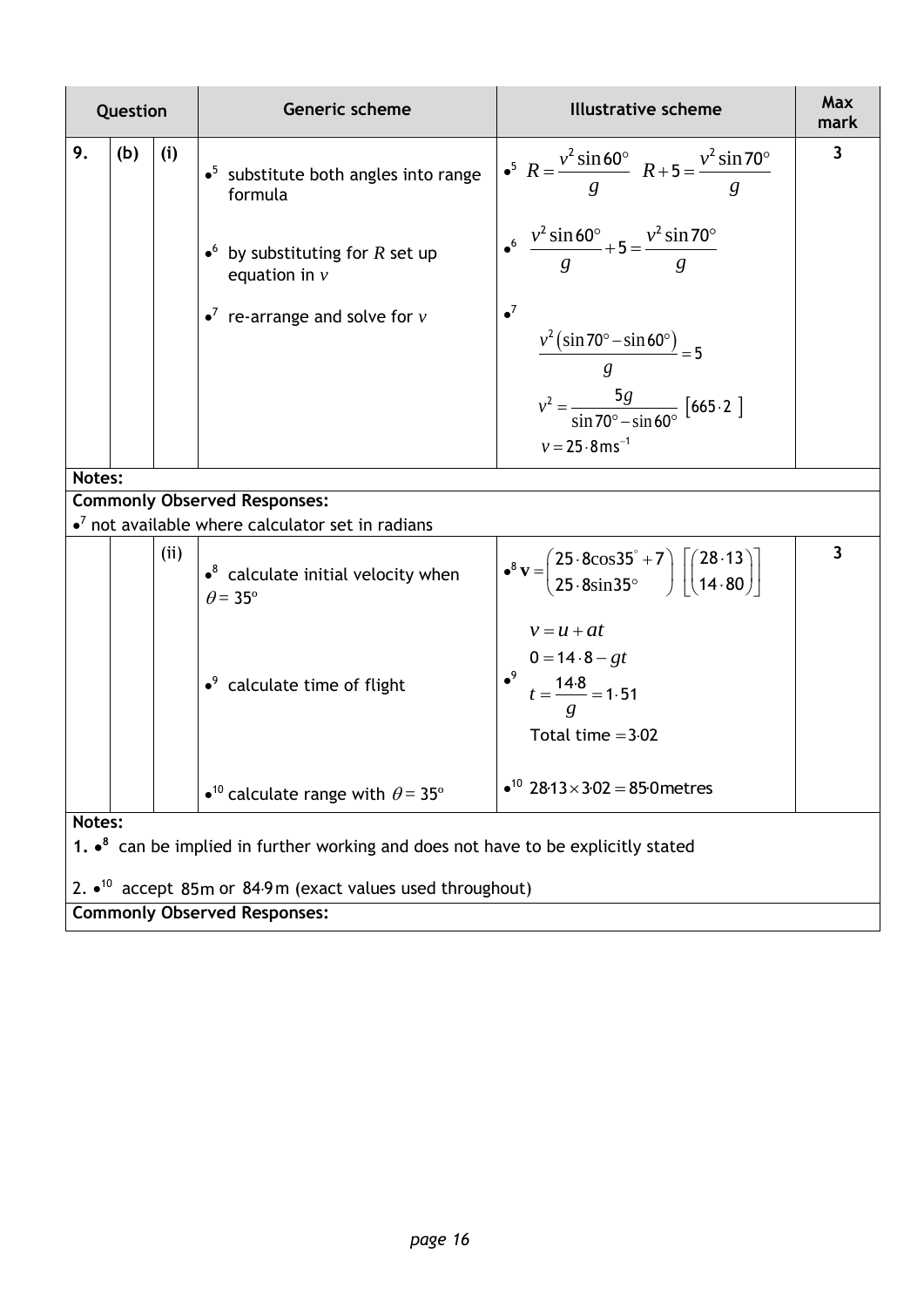| Question |                               |      | Generic scheme                                                                                  | <b>Illustrative scheme</b>                                                                                                           | <b>Max</b><br>mark      |  |
|----------|-------------------------------|------|-------------------------------------------------------------------------------------------------|--------------------------------------------------------------------------------------------------------------------------------------|-------------------------|--|
|          | <b>Alternative solution 1</b> |      |                                                                                                 |                                                                                                                                      |                         |  |
|          | (b)                           | (ii) | $\cdot$ <sup>8</sup> substitute original velocity into<br>range formula for $\theta = 35^\circ$ | $\bullet^8$ $R = \frac{25.8^2 \times \sin 70^{\circ}}{9.8} = 63.8 \text{m}$                                                          | $\overline{\mathbf{3}}$ |  |
|          |                               |      | $\cdot$ <sup>9</sup> calculate time of flight                                                   | $^9$                                                                                                                                 |                         |  |
|          |                               |      | $\bullet$ <sup>10</sup> add on extra distance for wind<br>assistance                            | $t = \frac{2v\sin\theta}{g} = \frac{2 \times 25.8 \times \sin 35}{9.8} = 0.302$<br>$\bullet^{10} R = 63.8 + 7 \times 0.302 = 84.9$ m |                         |  |
| Notes:   |                               |      |                                                                                                 |                                                                                                                                      |                         |  |
|          |                               |      | <b>Commonly Observed Responses:</b>                                                             |                                                                                                                                      |                         |  |
|          |                               |      | <b>Alternative solution 2</b>                                                                   |                                                                                                                                      |                         |  |
|          |                               | (ii) | $\cdot$ <sup>8</sup> find new horizontal component                                              | $\vec{x} = 0 \implies \dot{x} = v \cos \theta + 7$<br>$\Rightarrow$ x = vt cos $\theta$ + 7t = 21.13                                 | $\overline{\mathbf{3}}$ |  |
|          |                               |      | $\cdot$ <sup>9</sup> calculate time of flight<br>$\bullet$ <sup>10</sup> calculate range        | $\bullet^9$<br>$t = \frac{2v\sin\theta}{g} = \frac{2 \times 25.8 \times \sin 35}{9.8} = 0.302$                                       |                         |  |
|          |                               |      |                                                                                                 | $\bullet^{10} R = 21.13 \times 3.02 + 7 \times 3.02 = 85.0$ m                                                                        |                         |  |
| Notes:   |                               |      |                                                                                                 |                                                                                                                                      |                         |  |
|          |                               |      | <b>Commonly Observed Responses:</b>                                                             |                                                                                                                                      |                         |  |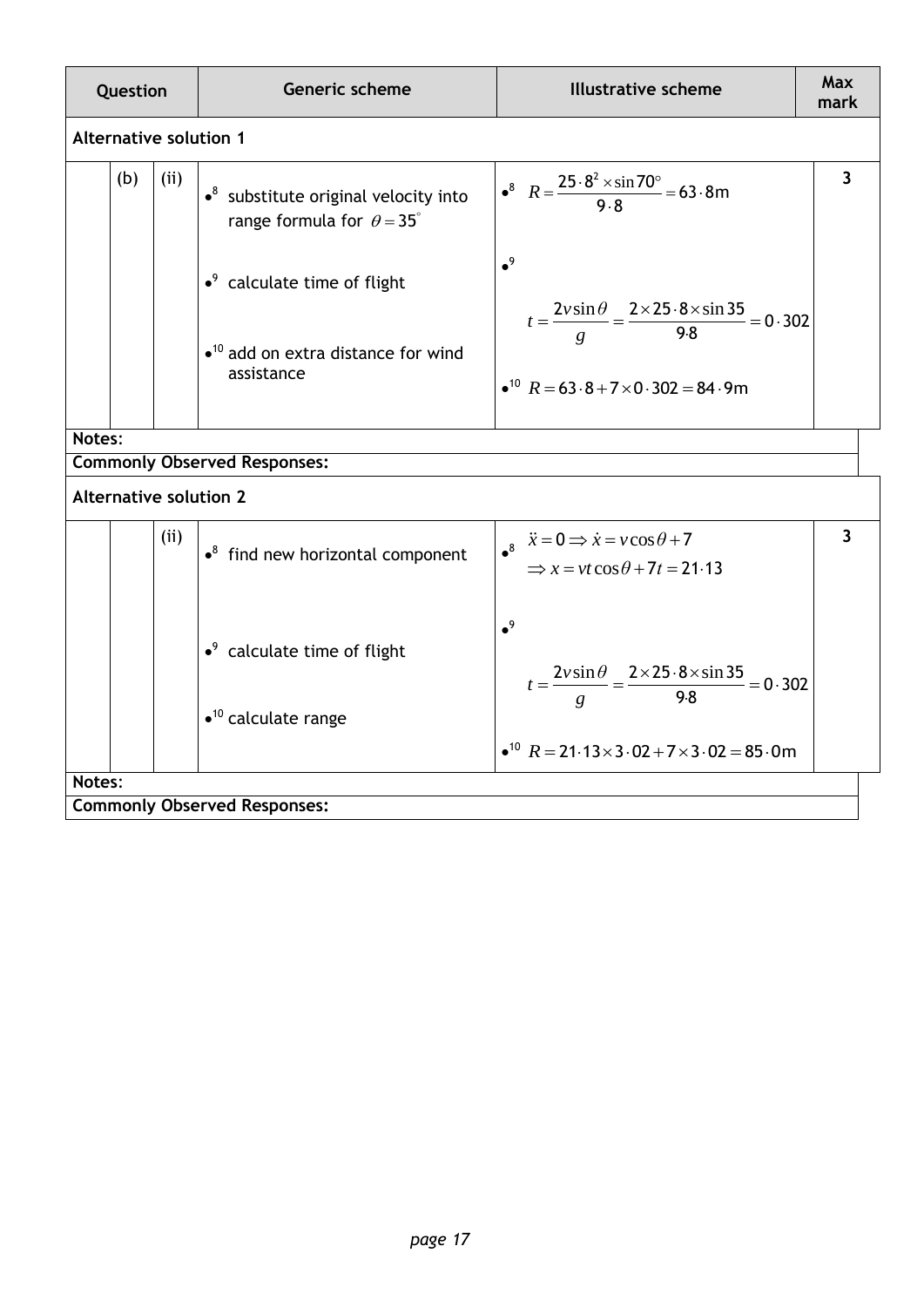| Question |     |      | Generic scheme                                           | <b>Illustrative scheme</b>                                                                                                                                                   | <b>Max</b><br>mark      |
|----------|-----|------|----------------------------------------------------------|------------------------------------------------------------------------------------------------------------------------------------------------------------------------------|-------------------------|
|          |     |      | <b>Alternative solution 3</b>                            |                                                                                                                                                                              |                         |
| 9.       | (b) | (ii) | $\bullet^8$ calculate resultant velocity                 | Α<br>В<br>145<br>25.8m<br>35<br>θ<br>C<br>$a^2 = b^2 + c^2 - 2bc \cos A$<br>$= 25.8^2 + 7^2 - 2(25.8)(7)\cos 145^\circ$<br>$^8$<br>$= 1010.5$<br>$a = 31.8$ ms <sup>-1</sup> | $\overline{\mathbf{3}}$ |
|          |     |      | $\cdot$ <sup>9</sup> calculate angle                     | $\int_0^9 \frac{\sin 145^\circ}{31.8} = \frac{\sin C}{7} \Rightarrow C = \sin^{-1}(0.126) = 7.25^\circ$<br>$\theta = 35^{\circ} - 7 \cdot 25^{\circ} = 27 \cdot 7^{\circ}$   |                         |
|          |     |      | $\bullet$ <sup>10</sup> calculate range using<br>formula | • <sup>10</sup> $R = \frac{v^2 \sin 2\theta}{g} = \frac{31.8^2 \sin(2 \times 27.7)}{9.8} = 85.0$ m                                                                           |                         |
| Notes:   |     |      | <b>Commonly Observed Responses:</b>                      |                                                                                                                                                                              |                         |
|          |     |      |                                                          |                                                                                                                                                                              |                         |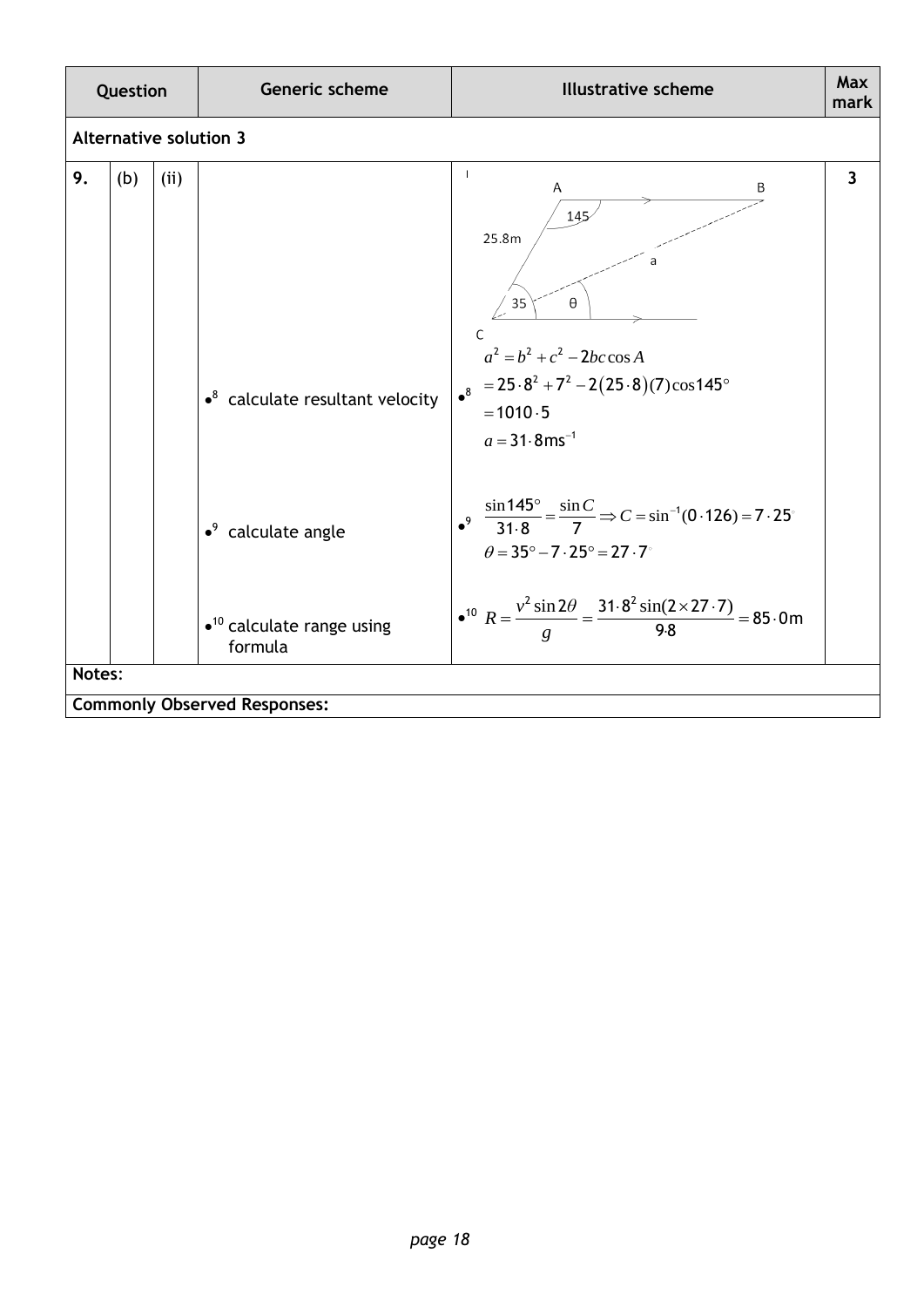| Question |        |  | <b>Generic scheme</b>                                                                                                    | <b>Illustrative scheme</b>                                                                                   | Max<br>mark |  |  |
|----------|--------|--|--------------------------------------------------------------------------------------------------------------------------|--------------------------------------------------------------------------------------------------------------|-------------|--|--|
| 10.      | (a)    |  | Method1: Relative to A                                                                                                   |                                                                                                              | 6           |  |  |
|          |        |  | $\bullet^1$<br>derive expressions for the mass<br>and centres of mass of the<br>original lamina and the circular<br>hole | • <sup>1</sup> Original Lamina: $16\pi m$ (4,0)<br>Circular hole: $\pi m$ (2,1)                              |             |  |  |
|          |        |  | $\cdot^2$ derive expressions for the mass<br>and centres of mass of the<br>semi-circular hole                            | $\cdot^2$ Semi-circular hole:<br>$2\pi m \left(6, \frac{8}{3\pi}\right)$ [6,0.849]                           |             |  |  |
|          |        |  | $\bullet$ <sup>3</sup> take moments horizontally by<br>equating with centre of mass of<br>remaining shape                | $\bullet^3$<br>$13\pi m\overline{x} = 16\pi m \times 4 - \pi m \times 2 - 2\pi m \times 6$                   |             |  |  |
|          |        |  | $\bullet$ <sup>4</sup> solve this equation to find<br>horizontal value of centre of mass                                 | $\frac{1}{2}$ $\bullet^4$ $\bar{x} = \frac{50}{13}$ [3.846]                                                  |             |  |  |
|          |        |  | $\bullet^5$ take moments vertically                                                                                      | • <sup>5</sup> 13πm <sub>y</sub> = 16πm(0) – πm × 1 – 2πm × $\frac{8}{3\pi}$                                 |             |  |  |
|          |        |  | $\bullet$ solve this equation to find<br>vertical value of centre of mass                                                | $\bullet^6$ $\bar{y} = -0.208$                                                                               |             |  |  |
|          | Notes: |  |                                                                                                                          |                                                                                                              |             |  |  |
|          |        |  | 2. Do not penalise omission of mass                                                                                      | 1. $\bullet$ <sup>6</sup> Position does not have to be specified as coordinates as moments were taken from A |             |  |  |
|          |        |  | <b>Commonly Observed Responses:</b>                                                                                      |                                                                                                              |             |  |  |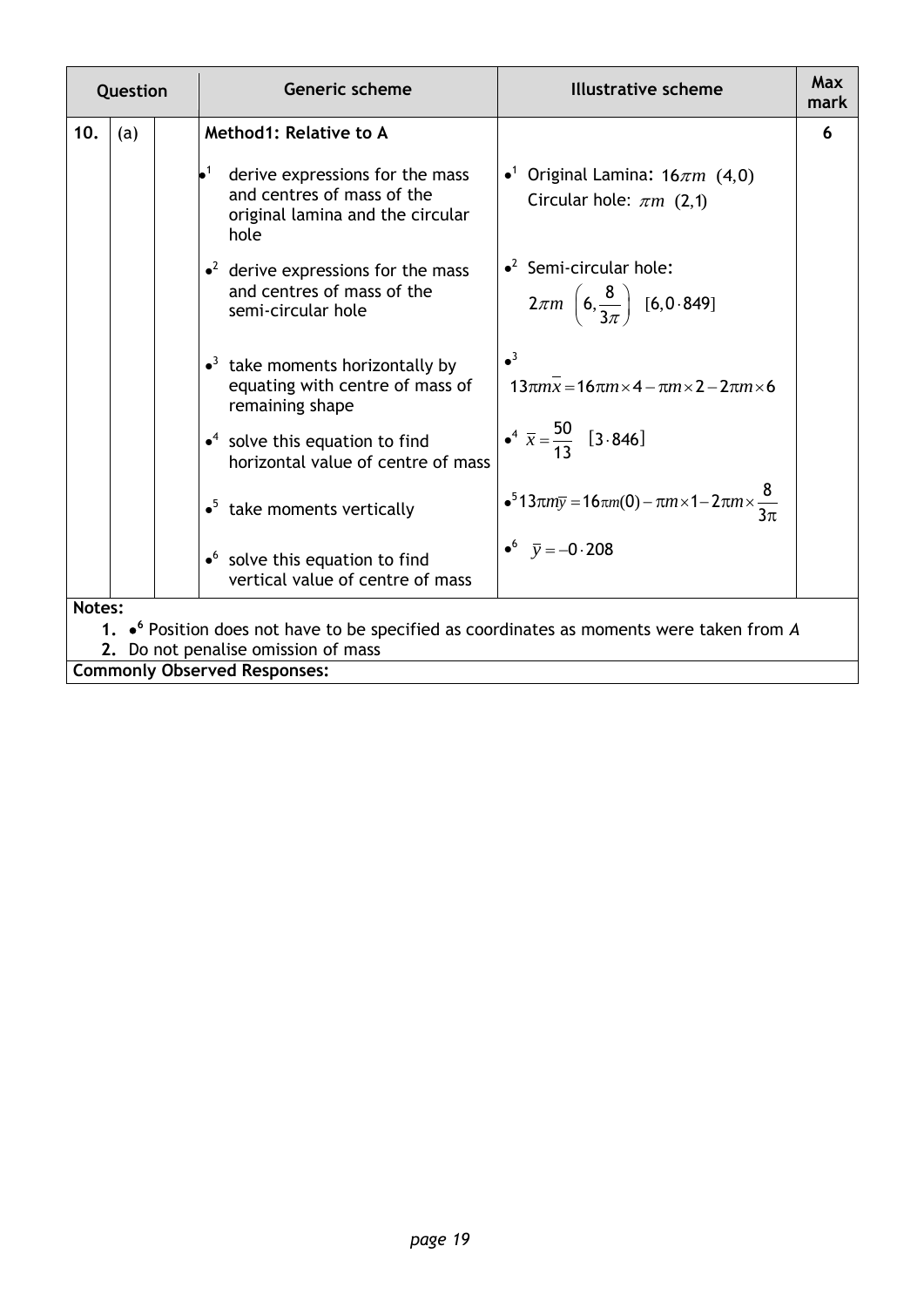| Question |     |  | <b>Generic scheme</b>                                                                                                            | <b>Illustrative scheme</b>                                                                  | Max<br>mark |
|----------|-----|--|----------------------------------------------------------------------------------------------------------------------------------|---------------------------------------------------------------------------------------------|-------------|
| 10.      | (a) |  | Method 2: Relative to C                                                                                                          |                                                                                             | 6           |
|          |     |  | $\bullet$ <sup>1</sup> derive expressions for the mass<br>and centres of mass of the<br>original lamina and the circular<br>hole | • <sup>1</sup> Original Lamina: $16\pi m$ (4,0)<br>Circular hole: $\pi m$ (2,1)             |             |
|          |     |  | $\cdot^2$ derive expressions for the mass<br>and centres of mass of the<br>semi-circular hole                                    | $\cdot^2$ Semi-circular hole:<br>$2\pi m \left(6, \frac{8}{3\pi}\right)$ [6,0.849]          |             |
|          |     |  | $\bullet$ <sup>3</sup> take moments horizontally by<br>equating with centre of mass of<br>remaining shape                        | $\bullet^3$<br>$13\pi m\overline{x} = 16\pi m \times 0 - \pi m \times -2 - 2\pi m \times 2$ |             |
|          |     |  | $\bullet$ <sup>4</sup> solve this equation to find<br>horizontal value of centre of mass                                         | $\bullet^4 \overline{x} = \frac{-2}{13} [-0.154]$                                           |             |
|          |     |  | $\bullet^5$ take moments vertically                                                                                              | • <sup>5</sup> 13πm <sub>y</sub> = 16πm(0) – πm × 1 – 2πm × $\frac{8}{3\pi}$                |             |
|          |     |  | $\bullet$ solve this equation to find vertical<br>value of centre of mass<br>And state coordinates relative to A                 | • $\bar{y} = -0.208$<br>$(3.846,-0.208)$                                                    |             |

#### **Notes:**

### **Commonly Observed Responses:**

### $\bullet$ <sup>1</sup>  $\bullet$ <sup>2</sup> Alternative presentation of data

|        |                                       |                                     | Original<br>$\pi m(4^2) = 16 \pi m$ $\pi m(4^2) = 16 \pi m$ | <b>Small Circle</b>                                               | Semicircle<br>$rac{1}{2}\pi m(2^2) = 2\pi$ | Remaining<br>$13\pi m$         |  |
|--------|---------------------------------------|-------------------------------------|-------------------------------------------------------------|-------------------------------------------------------------------|--------------------------------------------|--------------------------------|--|
|        | Moments from A: $x$                   |                                     | 4<br>0                                                      |                                                                   | b<br>$\frac{8}{3\pi}$                      | $\mathcal{X}$<br>$\mathcal{Y}$ |  |
|        | Moments from C: $y$                   |                                     | 0<br>0                                                      | $-2$                                                              | $\frac{8}{3\pi}$                           | $\mathcal{X}$<br>$\mathcal{V}$ |  |
|        | (b)<br>$\bullet^7$ interpret rotation |                                     |                                                             | $\int_0^7 \tan \theta = \frac{0.208}{3.846}$ $\theta = 3.1^\circ$ |                                            |                                |  |
| Notes: |                                       |                                     |                                                             |                                                                   |                                            |                                |  |
|        |                                       | <b>Commonly Observed Responses:</b> |                                                             |                                                                   |                                            |                                |  |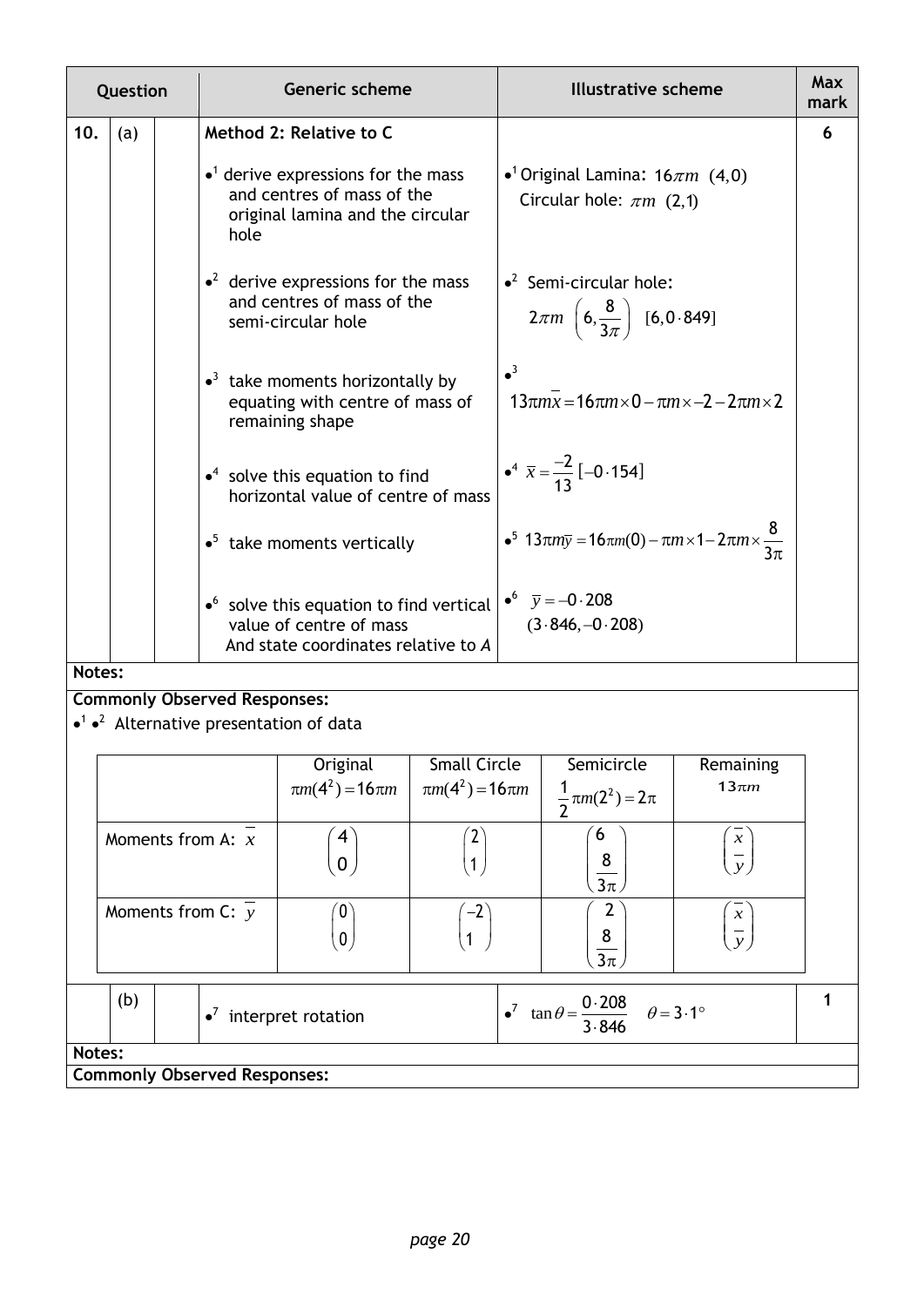| Question |     |      | <b>Generic scheme</b>                                                                                   | <b>Illustrative scheme</b>                                                                                                                                                                                                                | Max<br>mark    |
|----------|-----|------|---------------------------------------------------------------------------------------------------------|-------------------------------------------------------------------------------------------------------------------------------------------------------------------------------------------------------------------------------------------|----------------|
| 11.      | (a) |      | • <sup>1</sup> calculate the displacement of A<br>and $B$ in 6 minutes                                  | $\begin{array}{cc}\n \bullet^1 & \mathbf{r}_A = 4 \cdot 8\mathbf{i} + 1 \cdot 4\mathbf{j} \\  \mathbf{r}_B = -0 \cdot 8\mathbf{i} + 1 \cdot 5\mathbf{j}\n \end{array}$                                                                    | $\overline{2}$ |
|          |     |      | • <sup>2</sup> calculate velocity of A and B                                                            | $\mathbf{v}_A = \frac{4 \cdot 8}{0 \cdot 1} \mathbf{i} + \frac{1 \cdot 4}{0 \cdot 1} \mathbf{j} = 48 \mathbf{i} + 14 \mathbf{j}$<br>$\mathbf{v}_B = \frac{-0.8}{0.1}\mathbf{i} + \frac{1.5}{0.1}\mathbf{j} = -8\mathbf{i} + 15\mathbf{j}$ |                |
|          | (b) | (i)  | • <sup>3</sup> express displacement of A and B<br>as functions of time                                  | $\mathbf{r}_A = (12 + 48t)\mathbf{i} + (16 + 14t)\mathbf{j}$<br>$\mathbf{r}_B = (34.8 - 8t)\mathbf{i} + (1+15t)\mathbf{j}$                                                                                                                | $\overline{3}$ |
|          |     |      | $\cdot^4$ equate i-components                                                                           | $\bullet^4$ 12 + 48t = 348 – 8t<br><i>i</i> components equal when<br>$t = 0.6$ hours                                                                                                                                                      |                |
|          |     |      | $\bullet^5$ equate j-components and form<br>conclusion                                                  | $\bullet^5$ 16 + 14t = 1 + 15t<br>$t = 0.6$ hours<br>i and j components are equal at<br>$t = 0.6$ so boats collide                                                                                                                        |                |
| Notes:   |     |      |                                                                                                         |                                                                                                                                                                                                                                           |                |
|          |     |      | 1. Horizontal marking can apply at $\bullet^4$ and $\bullet^5$ .<br><b>Commonly Observed Responses:</b> |                                                                                                                                                                                                                                           |                |
|          |     |      |                                                                                                         |                                                                                                                                                                                                                                           |                |
|          |     | (ii) | $\bullet$ find the position of collision                                                                | $\bullet^6$ $\binom{30}{10}$ or (30,10)                                                                                                                                                                                                   | 1              |
| Notes:   |     |      |                                                                                                         |                                                                                                                                                                                                                                           |                |
|          |     |      | <b>Commonly Observed Responses:</b>                                                                     |                                                                                                                                                                                                                                           |                |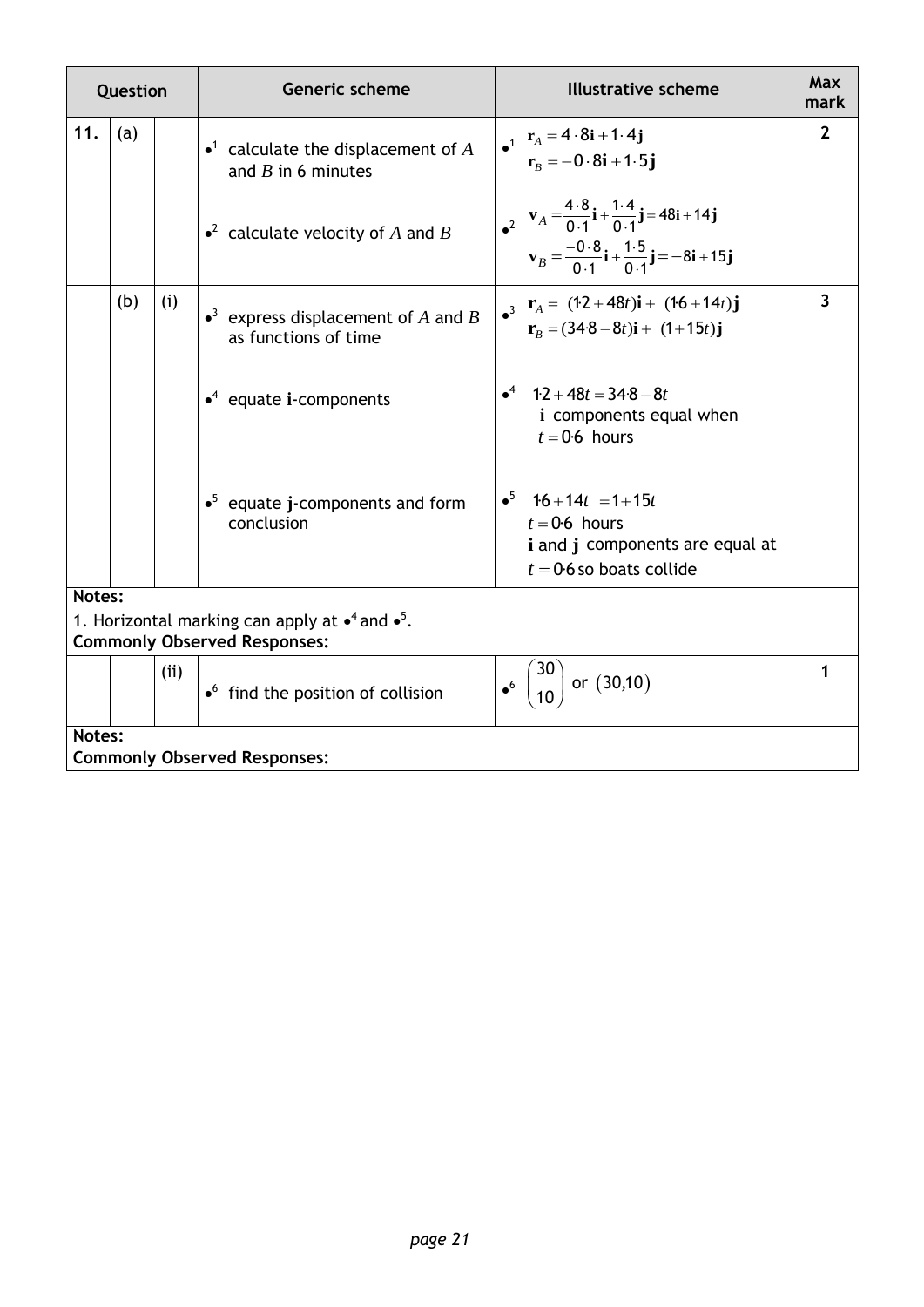| Question |     | Generic scheme                                                                                                                                                                                                             | <b>Illustrative scheme</b>                                                                                                                                                                                                                                                                                                                                                                                                                                        | Max<br>mark  |
|----------|-----|----------------------------------------------------------------------------------------------------------------------------------------------------------------------------------------------------------------------------|-------------------------------------------------------------------------------------------------------------------------------------------------------------------------------------------------------------------------------------------------------------------------------------------------------------------------------------------------------------------------------------------------------------------------------------------------------------------|--------------|
|          |     | Alternative Solution (relative position vector)                                                                                                                                                                            |                                                                                                                                                                                                                                                                                                                                                                                                                                                                   |              |
| (b)      | (i) | • <sup>3</sup> express displacement of A and B<br>as functions of time<br>$\bullet$ <sup>4</sup> find relative position vector and<br>set vector or either component<br>to zero                                            | $\mathbf{r}_A = \begin{pmatrix} 48t + 1.2 \\ 14t + 1.6 \end{pmatrix}, \mathbf{r}_B = \begin{pmatrix} -8t + 34.8 \\ 15t + 1 \end{pmatrix}$<br>$\bullet^4$<br>$_{A}\mathbf{r}_{B} = \begin{pmatrix} 56t - 33.6 \\ -t + 0.6 \end{pmatrix} = \begin{pmatrix} 0 \\ 0 \end{pmatrix}$<br>or $56t - 33.6 = 0$ or $-t+0.6 = 0$                                                                                                                                             | $\mathbf{3}$ |
|          |     | $\bullet^5$ find time of collision and form<br>conclusion                                                                                                                                                                  | $-t+0.6=0 \Rightarrow t=0.6$<br>$56t - 33 \cdot 6 = 0 \implies t = 0.6$<br><i>i</i> and <i>j</i> components are equal at<br>$t = 0.6$ so boats collide                                                                                                                                                                                                                                                                                                            |              |
|          | (i) | $\bullet$ find the position of collision                                                                                                                                                                                   | $\bullet^6$ $\binom{30}{10}$ or $(30,10)$                                                                                                                                                                                                                                                                                                                                                                                                                         | 1            |
| Notes:   |     |                                                                                                                                                                                                                            |                                                                                                                                                                                                                                                                                                                                                                                                                                                                   |              |
|          |     | <b>Commonly Observed Responses:</b>                                                                                                                                                                                        |                                                                                                                                                                                                                                                                                                                                                                                                                                                                   |              |
|          |     | Alternative solution (parallel vectors)                                                                                                                                                                                    |                                                                                                                                                                                                                                                                                                                                                                                                                                                                   |              |
| (b)      | (i) | $\bullet$ <sup>3</sup> expression to indicate method of<br>bringing $B$ to rest with<br>substitution<br>• <sup>4</sup> expression for $A_1B_1$<br>$\bullet^5$ A and B will collide if<br>$v_{A-B}$ is parallel to $A_1B_1$ | $v_{A-B} = v_A - v_B$<br>$\begin{pmatrix} -3 \\ 14 \end{pmatrix} - \begin{pmatrix} -8 \\ 15 \end{pmatrix} = \begin{pmatrix} 56 \\ -1 \end{pmatrix}$<br>$A_1B_1 = \begin{pmatrix} 34.8 \\ 1 \end{pmatrix} - \begin{pmatrix} 1.2 \\ 1.6 \end{pmatrix} = \begin{pmatrix} 33.6 \\ -0.6 \end{pmatrix}$<br>$\bullet^5$<br>$\frac{3}{5}\begin{pmatrix} 56 \\ -1 \end{pmatrix} = \begin{pmatrix} 33.6 \\ -0.6 \end{pmatrix}$ or $A_1B_1 = 0.6v_{A-B}$<br>So boats collide | 3            |
|          | (i) | • use $t = 0.6$ to find the position of<br>collision and state as coordinate                                                                                                                                               | 30<br>$_{10}$ or $(30,10)$<br>$\bullet^6$                                                                                                                                                                                                                                                                                                                                                                                                                         |              |
| Notes:   |     |                                                                                                                                                                                                                            |                                                                                                                                                                                                                                                                                                                                                                                                                                                                   |              |
|          |     | <b>Commonly Observed Responses:</b>                                                                                                                                                                                        |                                                                                                                                                                                                                                                                                                                                                                                                                                                                   |              |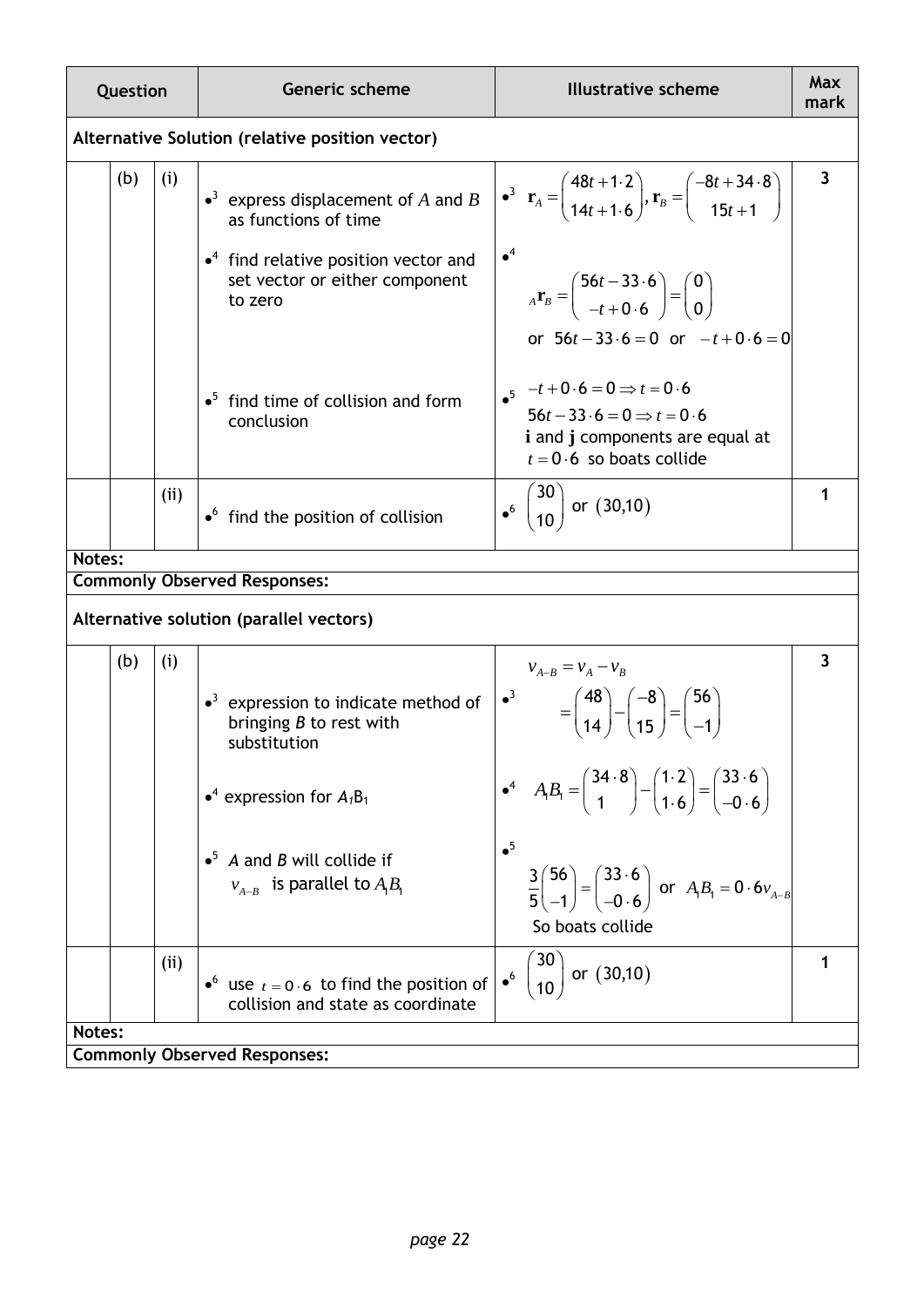| Question |     |  | <b>Generic scheme</b><br><b>Illustrative scheme</b>                                                                                                                                                                  | Max<br>mark |
|----------|-----|--|----------------------------------------------------------------------------------------------------------------------------------------------------------------------------------------------------------------------|-------------|
| 12.      | (a) |  | $\bullet$ <sup>1</sup> use Newton's second law parallel<br>$\bullet^1$ mg sin $\theta - \mu R = ma$<br>to wire                                                                                                       | 4           |
|          |     |  | $\cdot^2$ resolve perpendicular to the<br>$\bullet^2$ $R = mg\cos\theta$<br>cable and combine equations and<br>$a = g(\sin\theta - \mu\cos\theta)$ [0.589]<br>simplify expression for<br>acceleration                |             |
|          |     |  | $v^3$ $v^2 = u^2 + 2(g(\sin \theta - \mu \cos \theta))s$<br>$\bullet$ <sup>3</sup> use appropriate equation of<br>motion with some substitution                                                                      |             |
|          |     |  | $\bullet^4$<br>$\bullet^4$ substitute all values and calculate<br>$v^2 = 2^2 + 2(g(\sin 20^\circ - 0.3\cos 20^\circ)) \times 20$<br>speed<br>$v = 5.25$ ms <sup>-1</sup>                                             |             |
| Notes:   |     |  |                                                                                                                                                                                                                      |             |
|          |     |  | <b>Commonly Observed Responses:</b>                                                                                                                                                                                  |             |
|          |     |  | Alternative solution (work/energy principle)                                                                                                                                                                         |             |
|          | (a) |  | $h = 20 \sin 20^{\circ} (\approx 6.84)$<br>$\bullet$ <sup>1</sup> calculate height and find<br>$\bullet$ <sup>1</sup><br>and $mg \times 20 \sin 20^\circ + \frac{1}{2} m \times 2^2$<br>expression for energy at top | 4           |
|          |     |  | • <sup>2</sup> 20 <i>mg</i> sin 20° + 2 <i>m</i> - $\frac{1}{2}mv^2$<br>$\cdot^2$ find expression for energy at<br>bottom and calculate change in<br>energy                                                          |             |
|          |     |  | $W = 0.3mg \cos 20^\circ \times 20$<br>$\bullet$ <sup>3</sup> calculate work done against<br>$W = 20mg \sin 20^\circ + 2m - \frac{1}{2}mv^2$<br>friction and use work/energy<br>principle                            |             |
|          |     |  | $6mg \cos 20^\circ$<br>$\bullet^4 = 20mg \sin 20^\circ + 2m - \frac{1}{2}mv^2$<br>$\bullet$ <sup>4</sup> substitute and solve to find speed<br>$v = 5.25$ ms <sup>-1</sup>                                           |             |
| Notes:   |     |  |                                                                                                                                                                                                                      |             |
|          |     |  | <b>Commonly Observed Responses:</b>                                                                                                                                                                                  |             |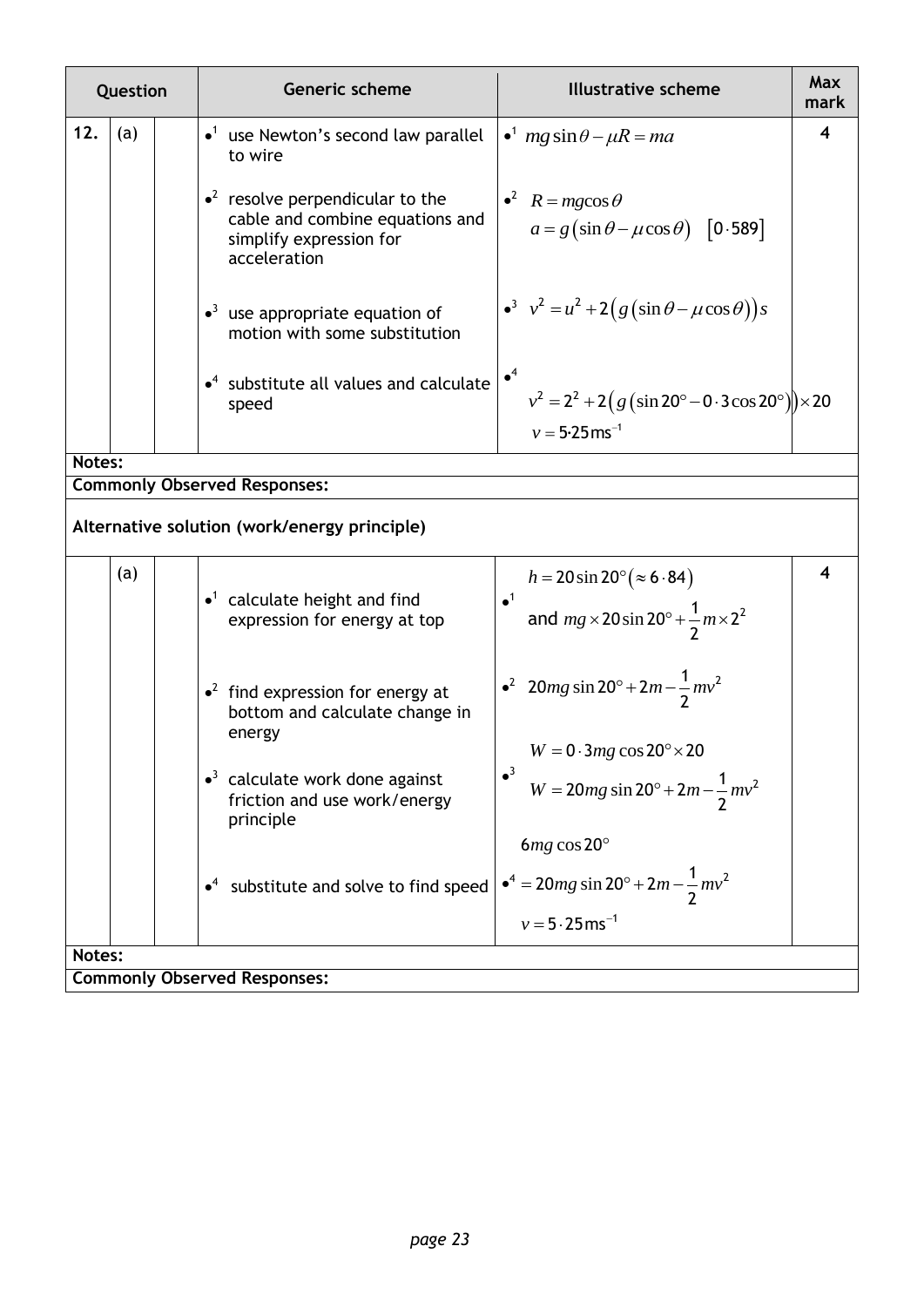| Question |     | Generic scheme                                                            | <b>Illustrative scheme</b>                                                                                           | Max<br>mark |
|----------|-----|---------------------------------------------------------------------------|----------------------------------------------------------------------------------------------------------------------|-------------|
| 12.      | (b) | $\bullet^5$ find total initial energy                                     | $\bullet^5$ setting zero PE level at seat<br>$E_K + E_P = \frac{1}{2}mu^2 + 0 = 13.8m$                               | 4           |
|          |     | $\bullet$ find total final energy                                         | • $E_{K} + E_{P} = 0 + mg(r - r \cos \theta)$                                                                        |             |
|          |     | $\cdot^7$ use conservation of energy to<br>form equation                  | • <sup>7</sup> 13 · 8 <i>m</i> = <i>mgr</i> (1–cos $\theta$ )                                                        |             |
|          |     | $\bullet^8$ substitute values and calculate<br>angle                      | • <sup>8</sup> $\cos \theta = 1 - \frac{5 \cdot 25^2}{2 \times 9 \cdot 8 \times 1 \cdot 8}$<br>$\theta = 77.4^\circ$ |             |
| Notes:   |     |                                                                           |                                                                                                                      |             |
|          |     | <b>Commonly Observed Responses:</b>                                       |                                                                                                                      |             |
|          |     | Alternative solution (work/energy principle)                              |                                                                                                                      |             |
|          | (b) | $\bullet$ <sup>1</sup> use conservation of energy                         | • <sup>1</sup> $\frac{1}{2}mv^2 = mgh$                                                                               | 4           |
|          |     | $\cdot^2$ substitute to find height                                       | • <sup>2</sup> $h = \frac{5.25^2}{2 \times 9.8} = 1.406$                                                             |             |
|          |     | $\bullet$ <sup>3</sup> find vertical distance below<br>centre of rotation | $\cdot^3$ 1.8 - 1.406 = 0.394                                                                                        |             |
|          |     | $\cdot^4$ calculate angle                                                 | $\bullet^4$ cos <sup>-1</sup> $\left(\frac{0.394}{1.8}\right)$ = 77.4°                                               |             |
| Notes:   |     |                                                                           |                                                                                                                      |             |
|          |     | <b>Commonly Observed Responses:</b>                                       |                                                                                                                      |             |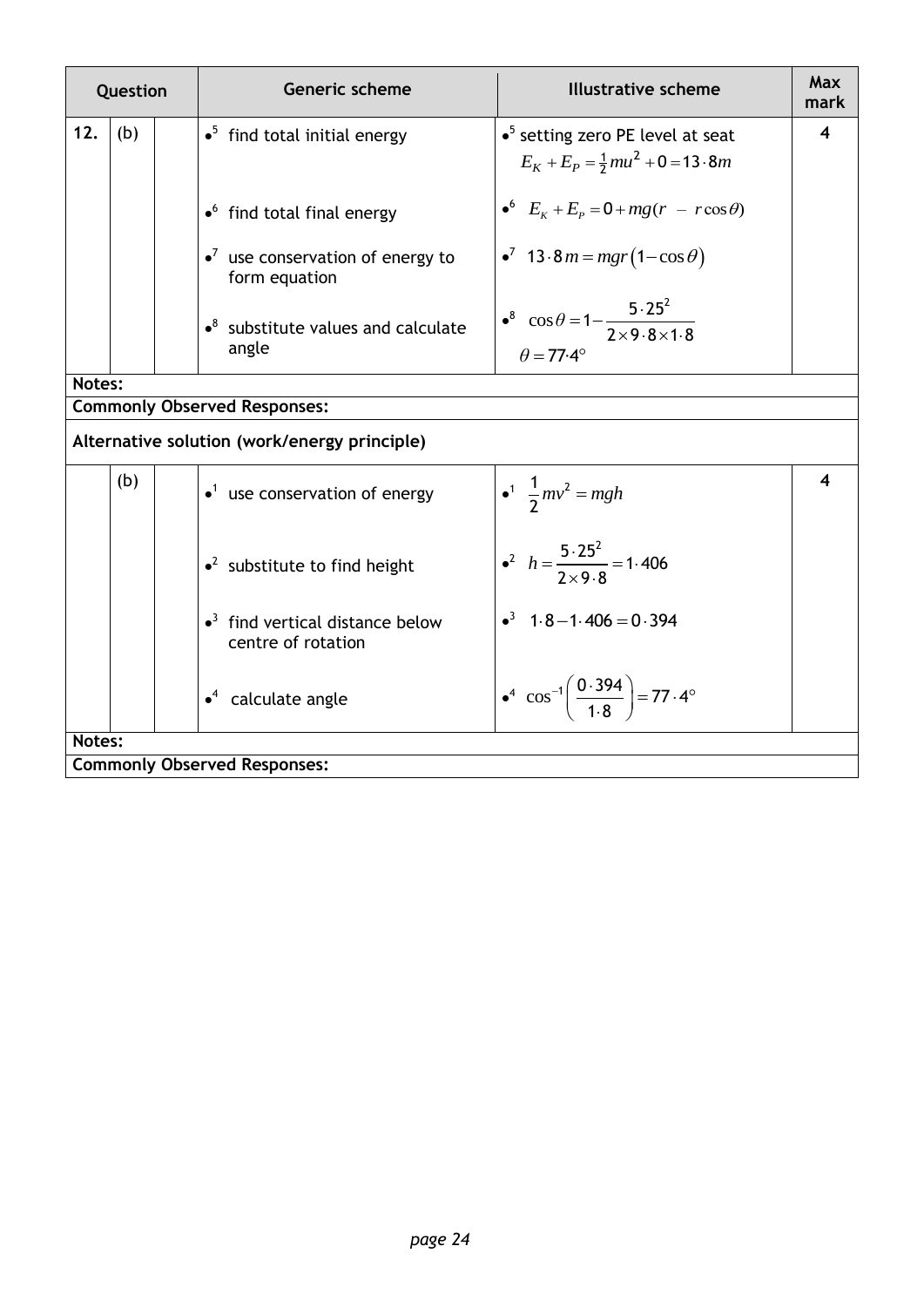| Question |                                                                                               |  | Max<br><b>Generic scheme</b><br><b>Illustrative scheme</b><br>mark                                   |  |  |  |  |
|----------|-----------------------------------------------------------------------------------------------|--|------------------------------------------------------------------------------------------------------|--|--|--|--|
| 13.      |                                                                                               |  | 6<br>$\int_0^1 \frac{du}{dx} = 2x$<br>• <sup>1</sup> differentiate $u$ with respect to $x$           |  |  |  |  |
|          |                                                                                               |  | $x^2$ $x=0 \Rightarrow u=4$ , $x=\sqrt{5} \Rightarrow u=9$<br>$\cdot^2$ evaluate new limits          |  |  |  |  |
|          |                                                                                               |  | $\int_{0}^{3} \int_{\frac{u}{u^{2}}}^{u-4} du$<br>$\bullet$ <sup>3</sup> find new integral           |  |  |  |  |
|          |                                                                                               |  | $\int_0^4 \int_0^1 (u^{\frac{1}{2}} - 4u^{-\frac{1}{2}}) du$<br>$\cdot^4$ express in integrable form |  |  |  |  |
|          |                                                                                               |  | $\bullet^5$ $\left[\frac{2}{3}u^{\frac{3}{2}}-8u^{\frac{1}{2}}\right]_4^9$<br>$\bullet^5$ integrate  |  |  |  |  |
|          |                                                                                               |  | $\bullet^6 \frac{14}{2}$<br>$\bullet^6$ evaluate                                                     |  |  |  |  |
|          | Notes:                                                                                        |  |                                                                                                      |  |  |  |  |
|          | 1. • only $\frac{14}{3}$ or $4\frac{2}{3}$ are acceptable since the exact value is requested. |  |                                                                                                      |  |  |  |  |
|          |                                                                                               |  | 2. $\cdot^2$ can be awarded for resubstituting for x instead of evaluating new limits.               |  |  |  |  |
|          |                                                                                               |  | <b>Commonly Observed Responses:</b>                                                                  |  |  |  |  |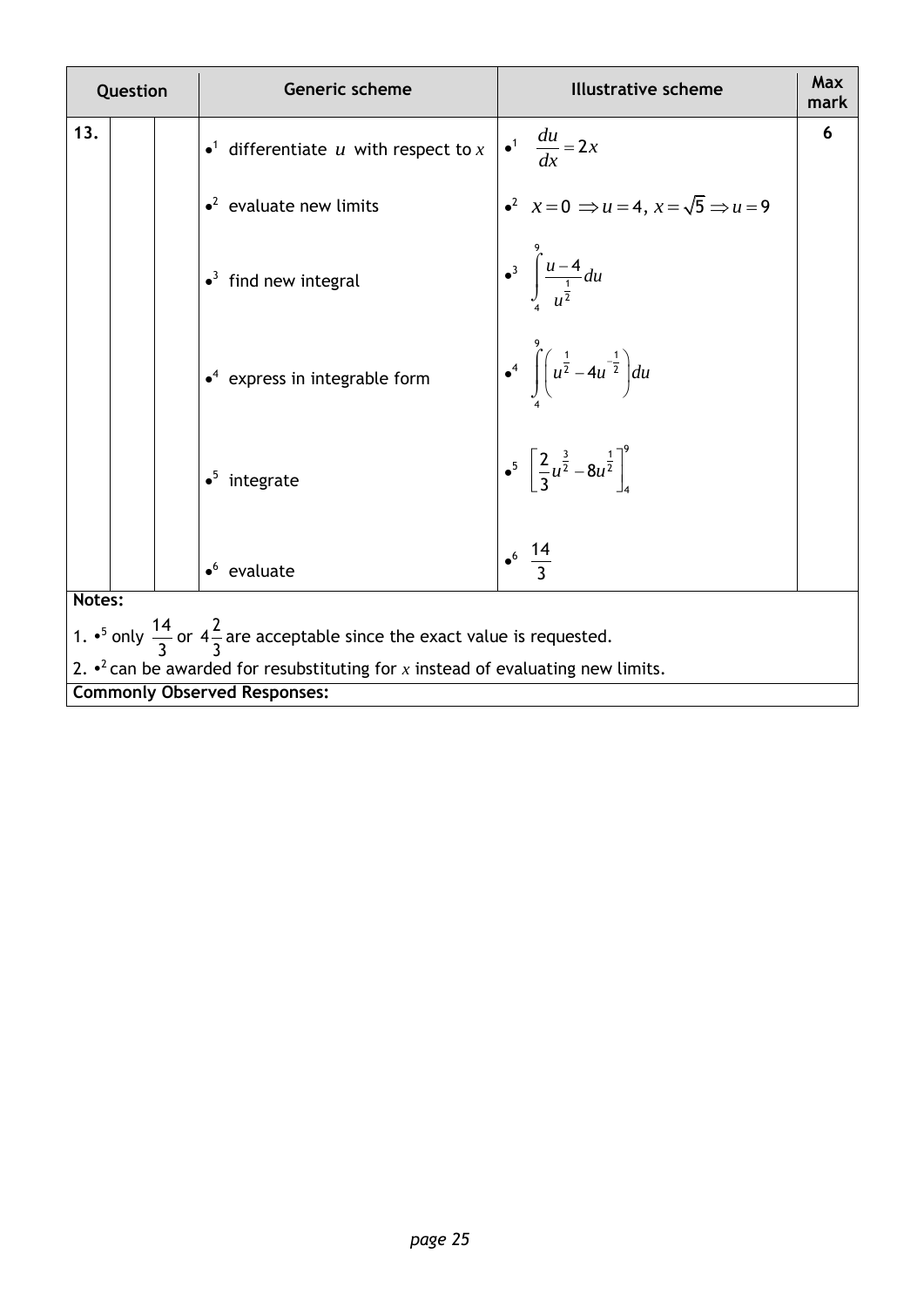| Question |                             |  | <b>Generic scheme</b>                                                      | Illustrative scheme                                                                                      | <b>Max</b><br>mark |
|----------|-----------------------------|--|----------------------------------------------------------------------------|----------------------------------------------------------------------------------------------------------|--------------------|
| 14.      |                             |  | $\bullet$ <sup>1</sup> model EPE in stretched rope                         | • <sup>1</sup> EPE = $\frac{1}{2} \frac{\lambda x^2}{l} = 50d^2$                                         | 5                  |
|          |                             |  | $\cdot^2$ equate potential and elastic<br>potential energy at lowest point | $E_p = mg(10+d)$<br>$=70\times9.8\times(10+d)=50d^2$                                                     |                    |
|          |                             |  | • <sup>3</sup> set up quadratic equation in d                              | $\cdot$ 6860+686d = $\frac{1}{2} \times \frac{1000}{10} d^2$<br>$50d^2 - 686d - 6860 = 0$                |                    |
|          |                             |  | $\bullet^4$ solve for d                                                    | $d = \frac{686 \pm \sqrt{686^2 + 4 \times 50 \times 6860}}{2 \times 50}$<br>$= 20.43$ or $-6.71$         |                    |
|          |                             |  | $\bullet^5$ select appropriate solution and<br>find height above water     | • <sup>5</sup> total length = $10+20.43 = 30.43$<br>height above water<br>$40 - 30.43 = 9.57$ m          |                    |
|          | Alternative for $\bullet^1$ |  |                                                                            |                                                                                                          |                    |
|          |                             |  | $\bullet$ <sup>1</sup> calculate work done to stretch d                    | $\bullet^1$ $W = \int_0^d F dx = \int_0^d (\frac{\lambda}{10}x) dx = \frac{1}{2} \frac{\lambda}{10} d^2$ |                    |
| Notes:   |                             |  |                                                                            |                                                                                                          |                    |
|          |                             |  | <b>Commonly Observed Responses:</b>                                        |                                                                                                          |                    |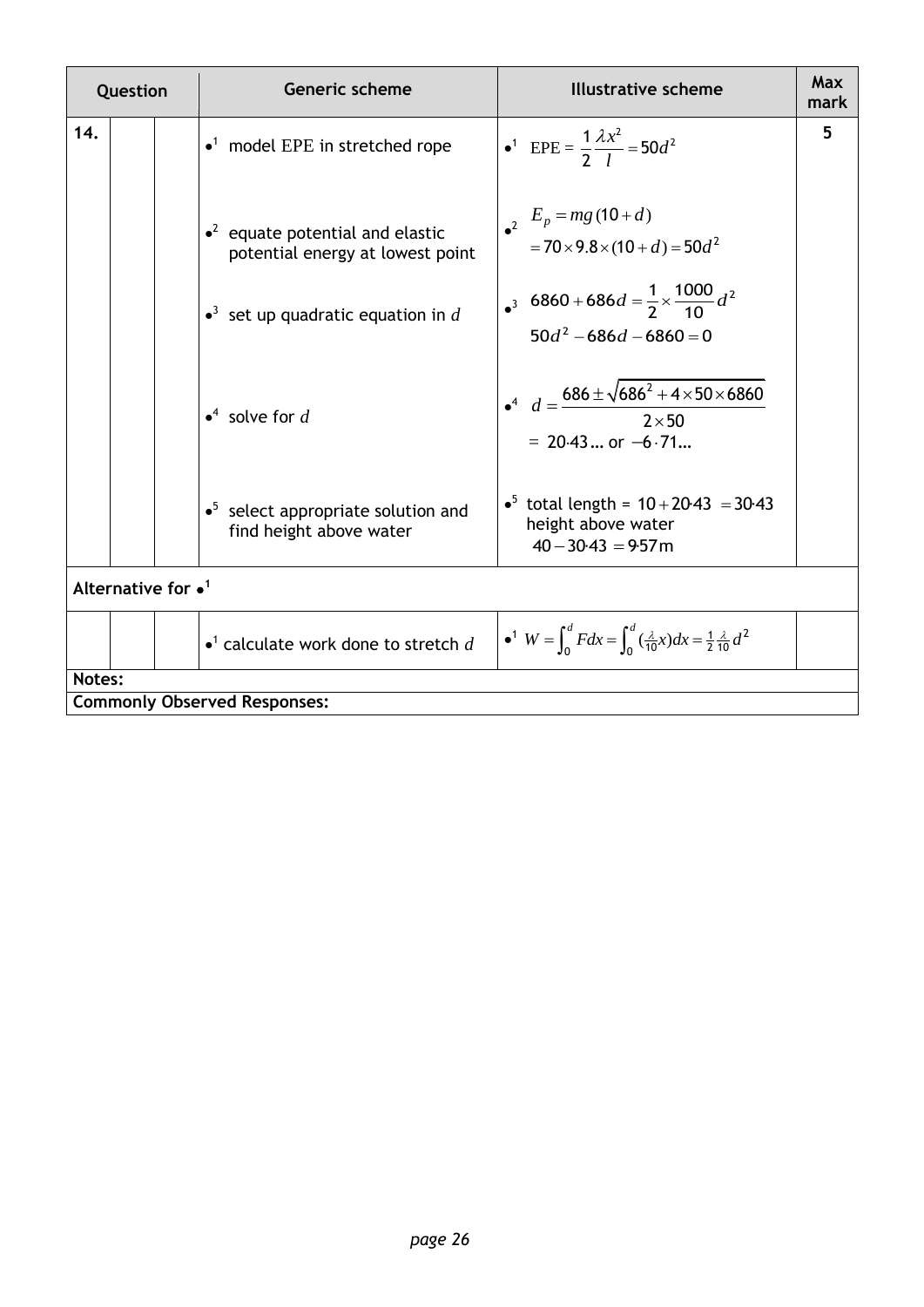| Question                          | <b>Generic scheme</b>                                                                       | <b>Illustrative scheme</b>                                                                                                          | Max<br>mark |
|-----------------------------------|---------------------------------------------------------------------------------------------|-------------------------------------------------------------------------------------------------------------------------------------|-------------|
| <b>Alternative solution (SHM)</b> |                                                                                             |                                                                                                                                     |             |
| 14.                               | $\bullet$ <sup>1</sup> calculate speed at point cord<br>becomes tense                       | $v^2 = u^2 + 2as$<br>$\bullet^1 \Rightarrow v^2 = 0^2 + 2 \times 9.8 \times 10$<br>$v = 14$                                         | 5           |
|                                   | $\cdot^2$ calculate equilibrium extension                                                   | $\frac{\lambda x_e}{l} = mg \Rightarrow \frac{1000x_e}{10} = 70g$<br>$x_e = 0.7g = 6.86$                                            |             |
|                                   | $\bullet$ <sup>3</sup> use Newton's second law to set<br>up equation and calculate $\omega$ | $70g - \frac{1000(x+0.7g)}{10} = 70\ddot{x}$<br>$\bullet^3$<br>$\ddot{x} = -\frac{10}{7}x \Rightarrow \omega = \sqrt{\frac{10}{7}}$ |             |
|                                   | $\bullet$ <sup>4</sup> calculate amplitude of motion                                        | $4^{4}$ 14 <sup>2</sup> = $\left(\sqrt{\frac{10}{7}}\right)^{2}\left(a^{2}-(0.7g)^{2}\right)$<br>$a = 13.574$                       |             |
|                                   | $\bullet^5$ calculate height above water                                                    | $40 - (10 + 6.86 + 13.574)$<br>$= 9.57 m$                                                                                           |             |
| Notes:                            | <b>Commonly Observed Responses:</b>                                                         |                                                                                                                                     |             |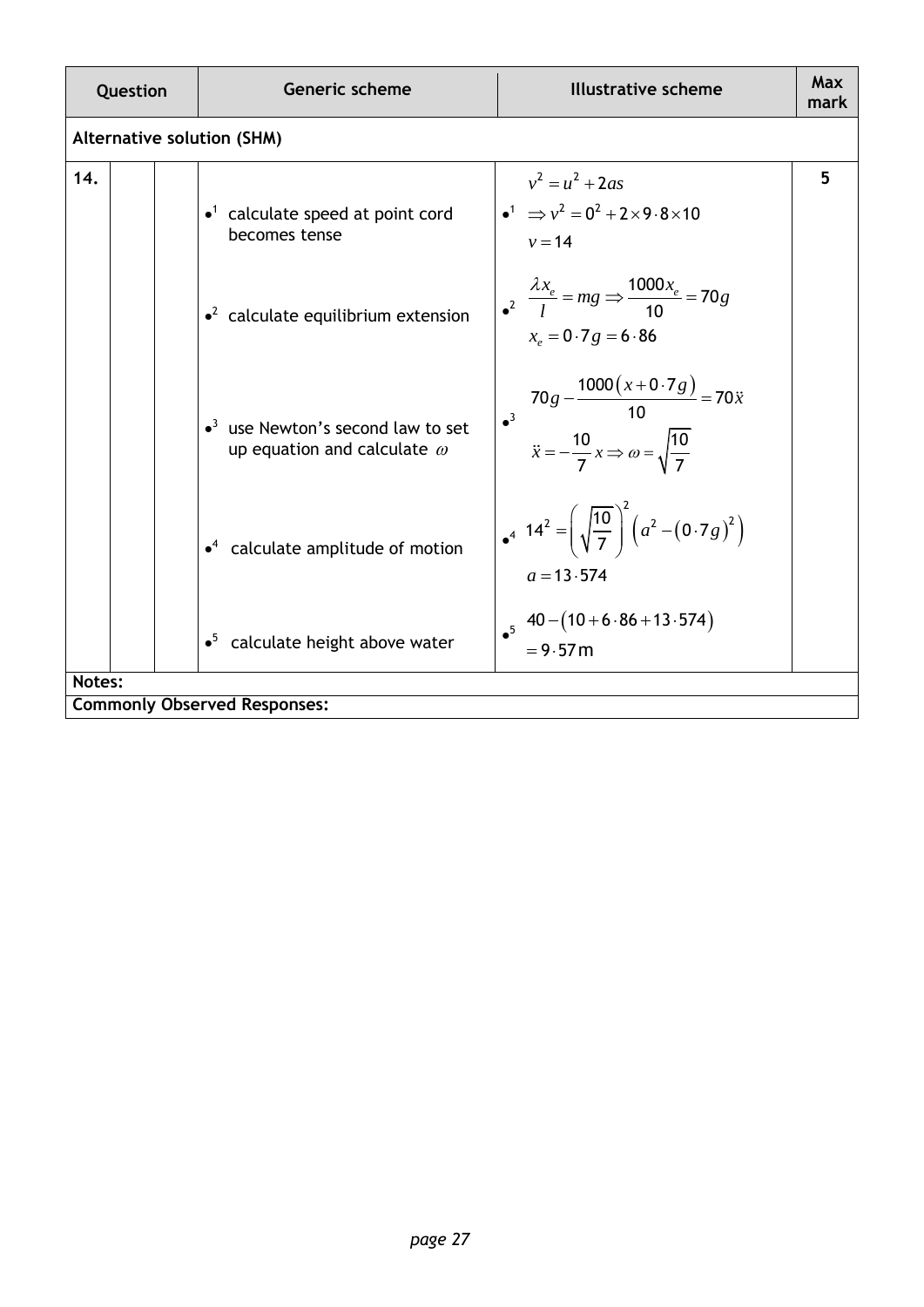| Question                                                               | Generic scheme                                                                                                        | <b>Illustrative scheme</b>                                                                                                                           | Max<br>mark |  |  |
|------------------------------------------------------------------------|-----------------------------------------------------------------------------------------------------------------------|------------------------------------------------------------------------------------------------------------------------------------------------------|-------------|--|--|
| Alternative solution (Newton's Second Law and splitting the variables) |                                                                                                                       |                                                                                                                                                      |             |  |  |
| 14.                                                                    | $\bullet$ <sup>1</sup> apply Newton's Second Law and<br>Hooke's Law                                                   | $mg - \frac{\lambda x}{l} = ma$<br>$70g - \frac{1000x}{10} = 70v \frac{dv}{dx}$<br>$\bullet^1$                                                       | 5           |  |  |
|                                                                        | $\cdot^2$ separate variables and integrate                                                                            | $\int_{a^2} f v dv = \int \left( g - \frac{10}{7} x \right) dx$<br>$\frac{v^2}{2} + c = gx - \frac{5}{7}x^2$                                         |             |  |  |
|                                                                        | $\cdot$ <sup>3</sup> calculate speed at point cord<br>becomes tense and substitute to<br>find constant of integration | $v^2 = 0^2 + 2 \times 9.8 \times 10 \Rightarrow v = 14$<br>$x = 0, y = 14 \implies c = -98$<br>$\therefore \frac{v^2}{2} - 98 = gx - \frac{5}{7}x^2$ |             |  |  |
|                                                                        | • <sup>4</sup> substitute $v=0$ and solve<br>quadratic                                                                | $5x^2 - 7gx - 686 = 0$<br>$\therefore \Rightarrow x = 20.43, x = -6.71$                                                                              |             |  |  |
|                                                                        | select solution and calculate<br>$\bullet^5$<br>height above water                                                    | $40 - 10 - 20.43$<br>$\bullet^5$<br>$= 9.57 m$                                                                                                       |             |  |  |
| Notes:<br><b>Commonly Observed Responses:</b>                          |                                                                                                                       |                                                                                                                                                      |             |  |  |
|                                                                        |                                                                                                                       |                                                                                                                                                      |             |  |  |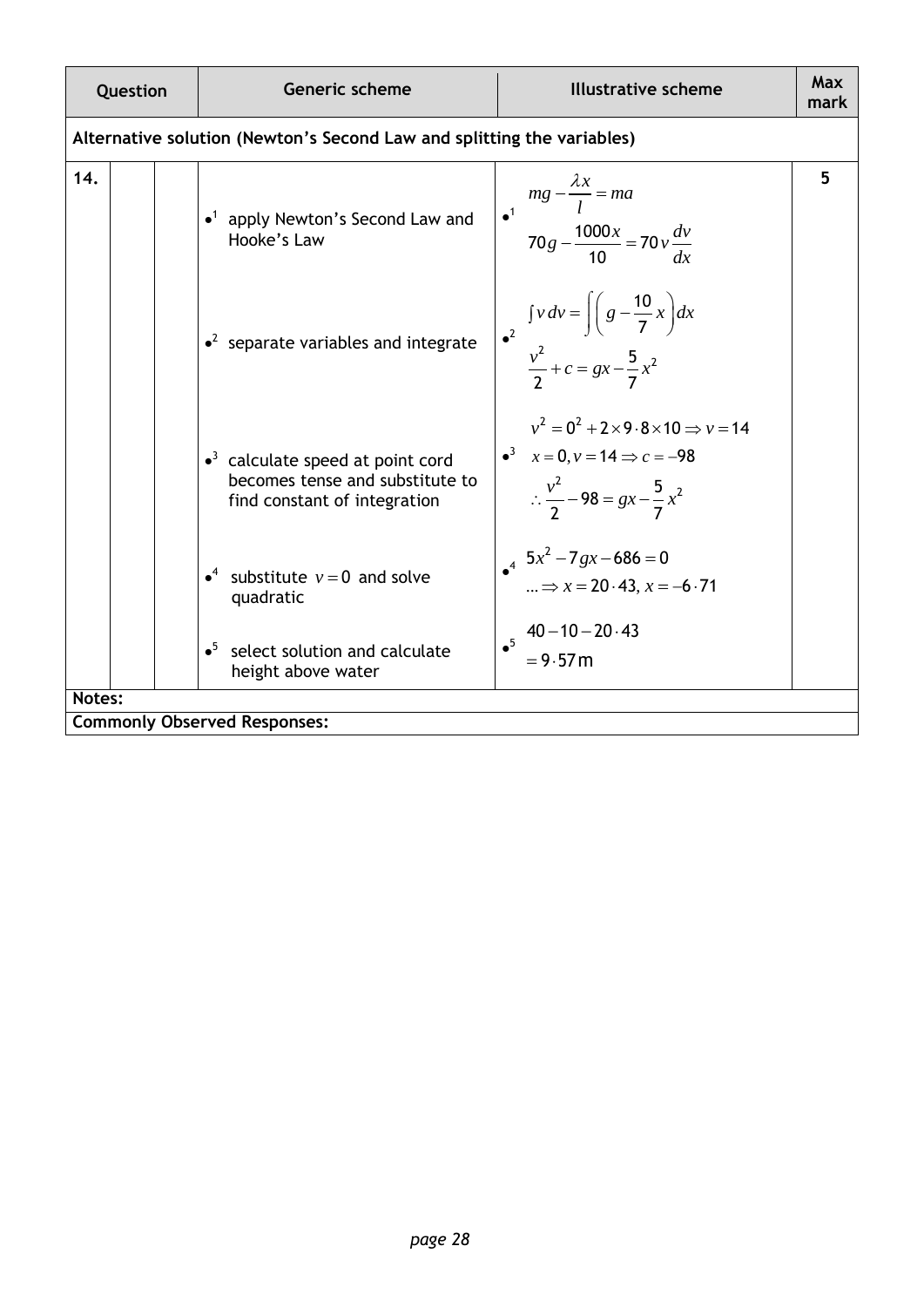| Question                                             |                                                                                            |  | <b>Generic scheme</b>                                                                                                         | <b>Illustrative scheme</b>                                                               | Max<br>mark |
|------------------------------------------------------|--------------------------------------------------------------------------------------------|--|-------------------------------------------------------------------------------------------------------------------------------|------------------------------------------------------------------------------------------|-------------|
| 15.                                                  | (a)                                                                                        |  | $\bullet$ <sup>1</sup> set up auxiliary equation                                                                              | $\bullet^1$ $m^2$ + 0.4m + 0.04 = 0                                                      | 5           |
|                                                      |                                                                                            |  | • <sup>2</sup> solve quadratic equation to give<br>general solution                                                           | • $(m + 0.2)(m + 0.2) = 0 \implies m =$<br>-0.2 repeated $x = Ae^{-0.2t} + Bte^{-0.2t}$  |             |
|                                                      |                                                                                            |  | • <sup>3</sup> initial condition $x = 1.5$ when<br>$t=0$                                                                      | $A = 1.5$                                                                                |             |
|                                                      |                                                                                            |  | $\cdot$ <sup>4</sup> differentiate to use initial<br>condition                                                                | $\bullet^4$<br>$\frac{dx}{dt} = -0.2Ae^{-0.2t} + Be^{-0.2t} - 0.2Bte^{-0.2t}$            |             |
|                                                      |                                                                                            |  | $\bullet^5$ substitution to obtain B and<br>particular solution                                                               | $-6.5 = -0.3 + B$<br>$B = -0.2$<br>Hence $x = 1.5e^{-0.2t} - 0.2te^{-0.2t}$              |             |
| Notes:                                               |                                                                                            |  |                                                                                                                               |                                                                                          |             |
|                                                      | 1. $\bullet$ <sup>1</sup> only available for correct quadratic expression equated to zero. |  |                                                                                                                               |                                                                                          |             |
|                                                      |                                                                                            |  | 2. $\bullet^2$ only available if the general solution is expressed in terms of t<br><b>Commonly Observed Responses:</b>       |                                                                                          |             |
|                                                      |                                                                                            |  | • <sup>2</sup> $x = Ae^{-0.2t} + Be^{-0.2t}$ , leading to $A + B = 1.5$ only • <sup>1</sup> and • <sup>3</sup> are available. |                                                                                          |             |
| $\bullet^5 \frac{dx}{x} = +0.5$ leading to $B = 0.8$ |                                                                                            |  |                                                                                                                               |                                                                                          |             |
|                                                      | (b)                                                                                        |  | • substitute $t = 2$ into expression<br>for $x$ and calculate distance<br>moved.                                              | • $x = 1.5e^{-0.4} - 0.4e^{-0.4}$<br>$x = 0.737$<br>distance moved $1.5 - 0.737 = 0.763$ | 1           |
| Notes:                                               |                                                                                            |  |                                                                                                                               |                                                                                          |             |
| <b>Commonly Observed Responses:</b>                  |                                                                                            |  |                                                                                                                               |                                                                                          |             |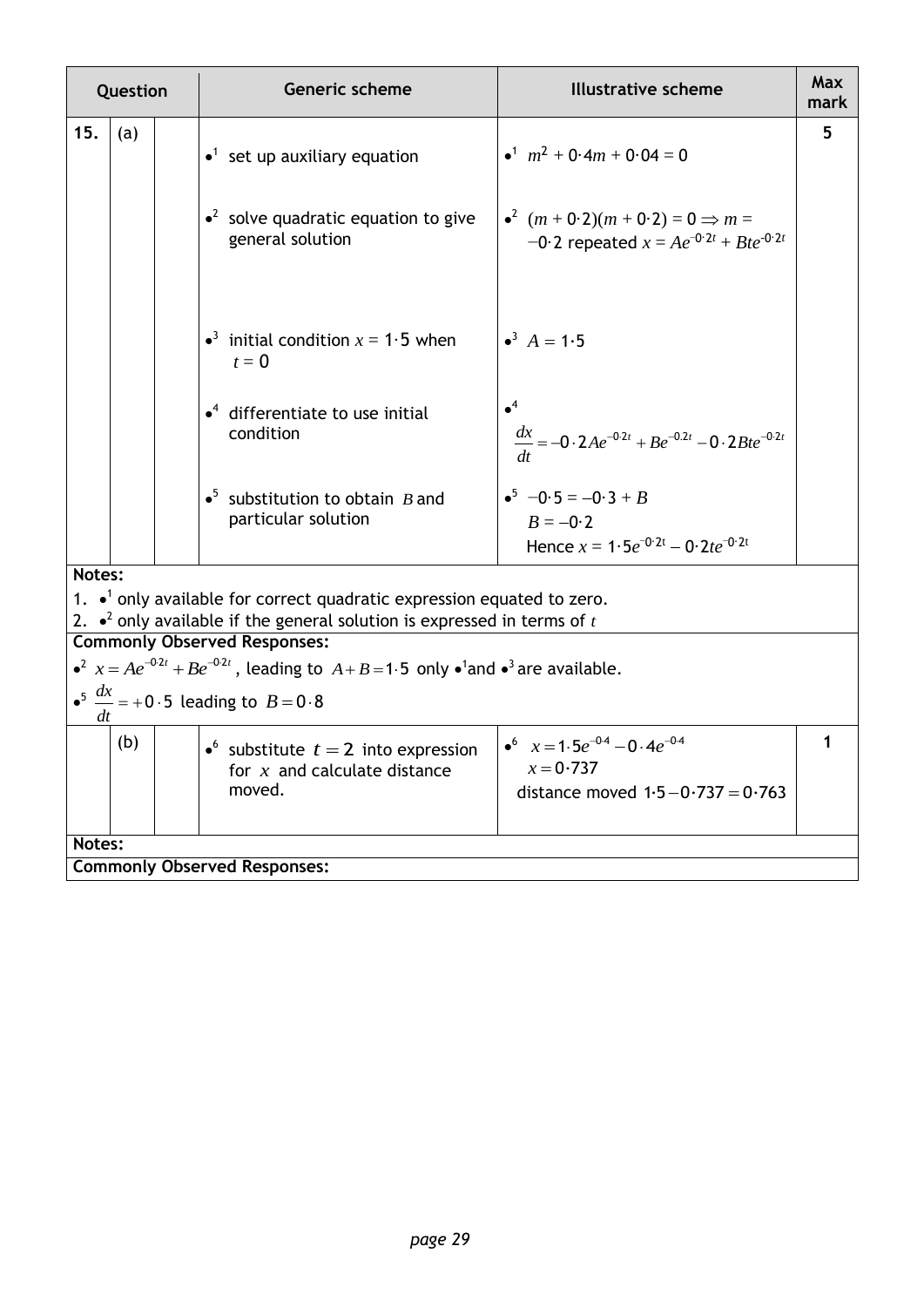| Question                            |                                                                                                                                             |     | Generic scheme                                                                                                                                                                                                                                                                  | <b>Illustrative scheme</b>                                                                                                                                                                                                         | Max<br>mark    |
|-------------------------------------|---------------------------------------------------------------------------------------------------------------------------------------------|-----|---------------------------------------------------------------------------------------------------------------------------------------------------------------------------------------------------------------------------------------------------------------------------------|------------------------------------------------------------------------------------------------------------------------------------------------------------------------------------------------------------------------------------|----------------|
| 16.                                 | (a)                                                                                                                                         | (i) | $\bullet$ <sup>1</sup> sketch graph showing speed<br>increase/decrease of both<br>runners and annotation of<br>meeting after 3 seconds<br>$\bullet^2$ sketch complete with relevant<br>annotation                                                                               | $\bullet^1$ $\bullet^2$<br>$\nu$ ms <sup>-1</sup><br>12<br>9<br>0<br>seconds                                                                                                                                                       | $\overline{2}$ |
|                                     |                                                                                                                                             | (i) | $\bullet$ <sup>3</sup> use equations of motion under<br>constant acceleration to find<br>time for deceleration of P                                                                                                                                                             | $s = t = u = 12$ $v = 9$ $a = 4$<br>$v = u + at$<br>$9 = 12 - 4t$<br>$t = 0.75 s$                                                                                                                                                  |                |
| Notes:                              |                                                                                                                                             |     |                                                                                                                                                                                                                                                                                 |                                                                                                                                                                                                                                    |                |
|                                     |                                                                                                                                             |     | 1. Must show v/t graph beyond t=3 and a maximum speed for Q of $12 \text{ms}^{-1}$                                                                                                                                                                                              |                                                                                                                                                                                                                                    |                |
|                                     | 2. Graph Q  allow variations after t=3s but maximum speed must not exceed $12 \text{ms}^{-1}$ as constant<br>acceleration is not specified. |     |                                                                                                                                                                                                                                                                                 |                                                                                                                                                                                                                                    |                |
|                                     |                                                                                                                                             |     | <b>Commonly Observed Responses:</b>                                                                                                                                                                                                                                             |                                                                                                                                                                                                                                    |                |
| 16.                                 | (b)                                                                                                                                         |     | $\bullet^4$ expression for area under the<br>graph for $P$<br>$\bullet^5$ correct displacement<br>find displacement for Q in three $\frac{1}{2} \times 3 \times 9 = 13.5$ metres<br>$\bullet^6$<br>seconds<br>$\cdot^7$ explain displacements<br>$\bullet^8$ calculate distance | $P: 27 + \frac{1}{2}(2.25+3) \times 3$<br>$\cdot$ <sup>5</sup> 34.875 metres<br>2<br>$\bullet^7$<br>$-34.875m$<br>$P \Leftrightarrow$<br>0.8m<br>13.5m<br>$\cdot^8$ 34 $\cdot$ 875 + 0 $\cdot$ 8 – 13 $\cdot$ 5 = 22 $\cdot$ 175 m | 5              |
| Notes:                              |                                                                                                                                             |     |                                                                                                                                                                                                                                                                                 |                                                                                                                                                                                                                                    |                |
| <b>Commonly Observed Responses:</b> |                                                                                                                                             |     |                                                                                                                                                                                                                                                                                 |                                                                                                                                                                                                                                    |                |